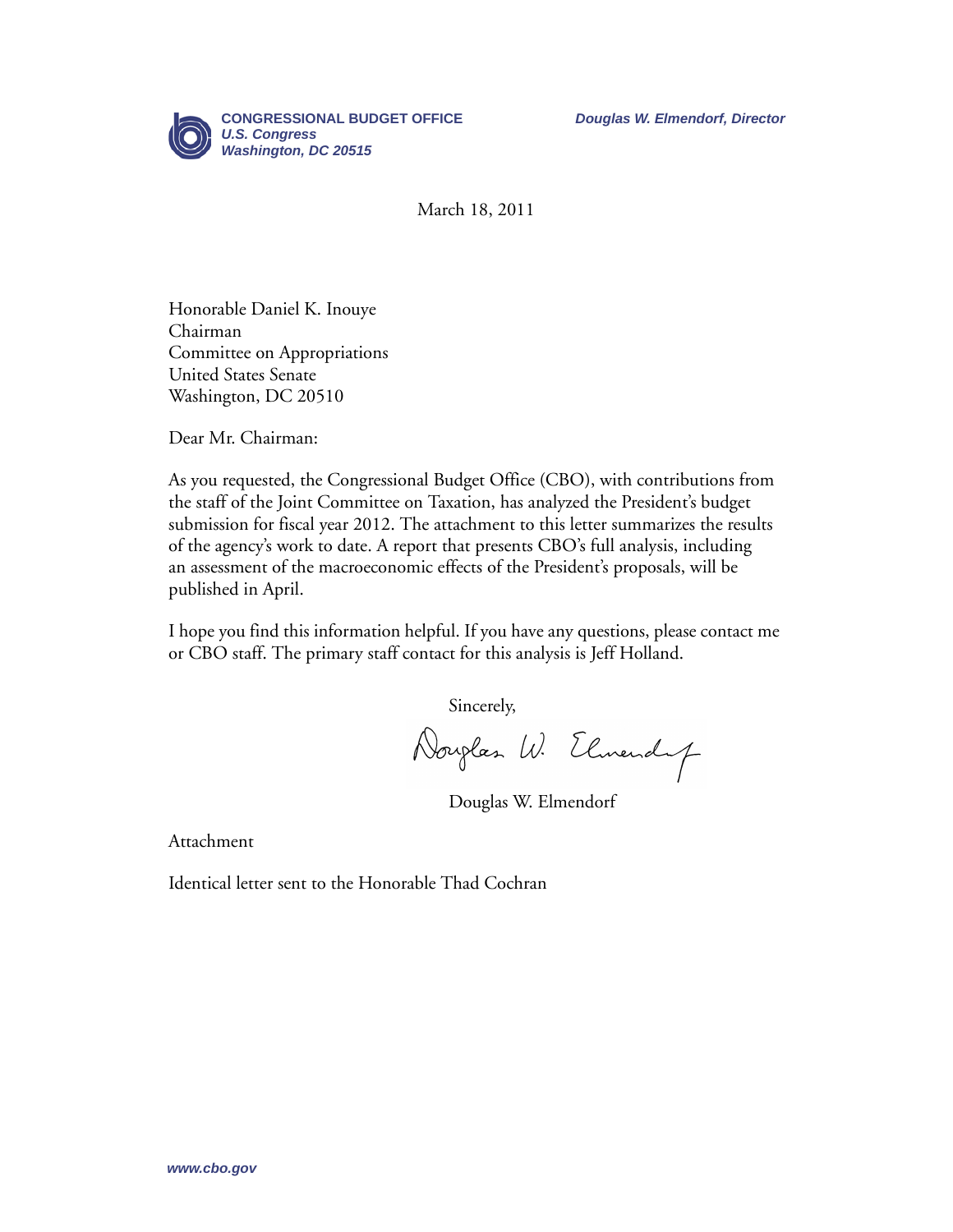## CONGRESSIONAL BUDGET OFFICE

# **Preliminary Analysis of the President's Budget for 2012**

March 18, 2011

This report by the Congressional Budget Office (CBO) presents a preliminary analysis of the proposals contained in the President's budget for fiscal year 2012 and their estimated effects on federal revenues, outlays, and budget deficits. A report presenting CBO's full analysis of the President's budget, including an assessment of the macroeconomic effects of the President's proposals, will be published in April.<sup>1</sup>

As a basis for analyzing the President's budget, CBO updated its baseline budget projections, which were last issued in January 2011. Unlike its estimates of the President's budget, CBO's baseline projections largely reflect the assumption that current tax and spending laws will remain unchanged. Under that assumption, CBO estimates that the deficit will total \$1.40 trillion in 2011—\$81 billion less than the agency estimated in January.<sup>2</sup> For the following 10 years (2012 to 2021), CBO now projects a cumulative deficit of \$6.7 trillion—\$234 billion less than the amount in the previous baseline. CBO has not modified its economic forecast since January, so the updated baseline projections mainly reflect new information that the agency has obtained about various aspects of the federal budget since the previous projections were completed.

CBO's analysis of the President's proposals is based on its own economic assumptions and estimating techniques (rather than the Administration's) and incorporates estimates prepared by the staff of the Joint Committee on Taxation (JCT) for tax provisions.<sup>3</sup> According to CBO's projections, if all of the President's budgetary proposals were enacted, they would add \$26 billion to the baseline deficit for 2011 (see [Table 1](#page-15-0) 

<sup>1.</sup> The estimates presented here do not take into consideration any impact that the President's budgetary proposals might have on gross domestic product or other broad measures of economic activity. CBO's estimates include the effects of legislation enacted through March 2, 2011; thus, they exclude the incremental effects on the budget of any subsequent continuing resolutions or appropriation acts.

<sup>2.</sup> Unless otherwise indicated, the years referred to in this report are federal fiscal years (which run from October 1 to September 30).

<sup>3.</sup> See Joint Committee on Taxation, *Estimated Budget Effects of the Revenue Provisions Contained in the President's Fiscal Year 2012 Budget Proposal,* JCX-19-11 (March 17, 2011), [www.jct.gov/](http://www.jct.gov/publications.html?func=startdown&id=3773) publications.html?func=startdown&id=3773.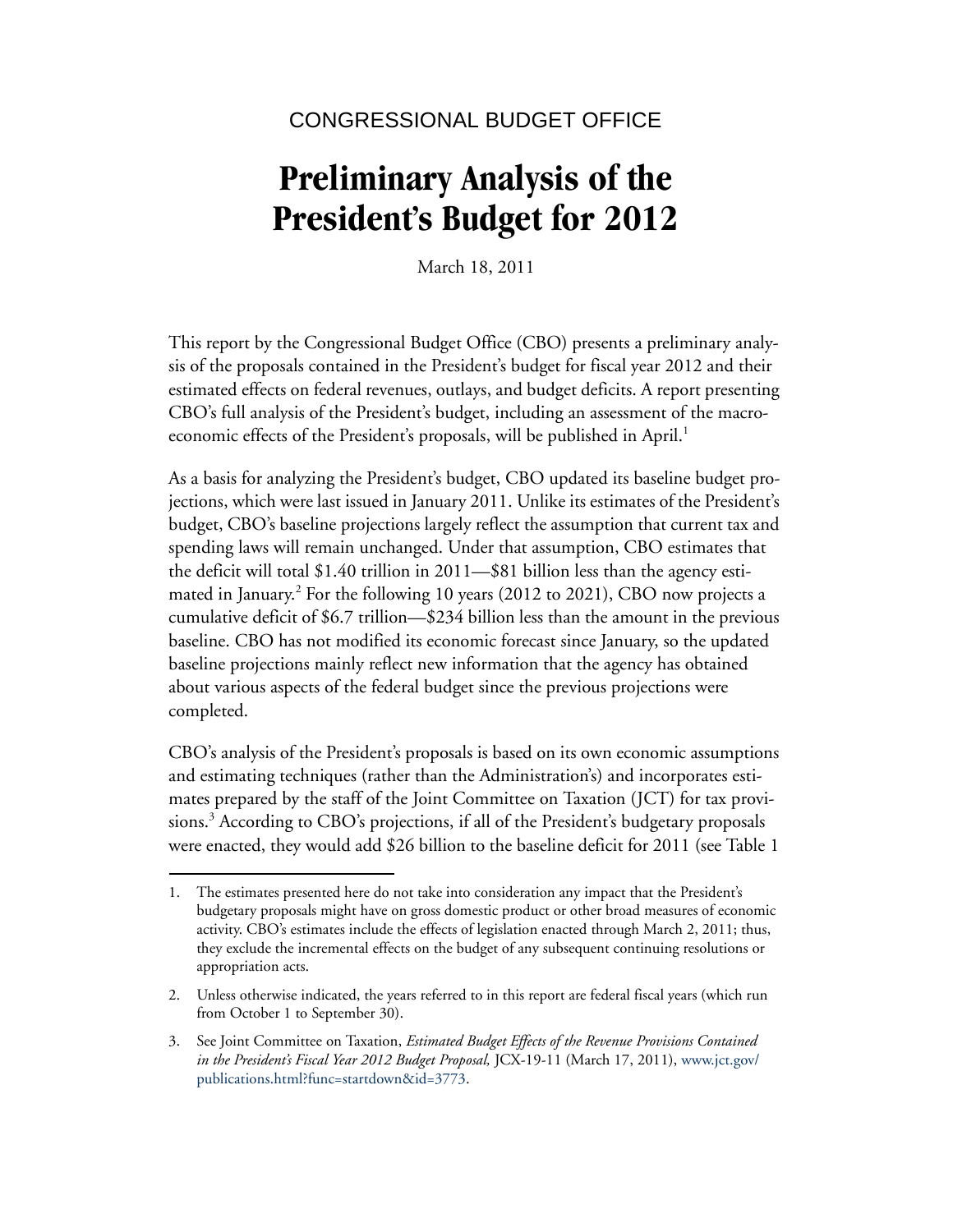[on page 15](#page-15-0)). As a result, the 2011 deficit would total \$1.43 trillion, or 9.5 percent of gross domestic product (GDP).

In 2012, the deficit under the President's budget would decline to \$1.2 trillion, or 7.4 percent of GDP, CBO estimates. That shortfall is \$83 billion greater than the deficit that CBO projects for 2012 in its current baseline. Deficits in succeeding years under the President's proposals would be smaller than the deficit in 2012, although they would still add significantly to federal debt. The deficit would shrink to 4.1 percent of GDP by 2015 but widen in later years, reaching 4.9 percent of GDP in 2021. In all, deficits would total \$9.5 trillion between 2012 and 2021 under the President's budget (or 4.8 percent of total GDP projected for that period)—\$2.7 trillion more than the cumulative deficit in CBO's baseline. Federal debt held by the public would double under the President's budget, growing from \$10.4 trillion (69 percent of GDP) at the end of 2011 to \$20.8 trillion (87 percent of GDP) at the end of 2021.

The President's policy proposals mostly affect the revenue side of the budget. Those proposals would reduce revenues, compared with CBO's baseline projections, in every year of the coming decade—for a total reduction of about 6 percent over the 2012– 2021 period. Nevertheless, revenues would rise relative to GDP: from 16.2 percent in 2012 to 19.3 percent in 2021 (see [Table 2 on page 16](#page-16-0)). The 19.3 percent figure is 1.5 percentage points below CBO's baseline projection for 2021 but 1.3 percentage points above the average ratio of revenues to GDP seen over the past 40 years.

Outlays would be greater under the President's budget than in CBO's baseline in each of the next 10 years, primarily because the proposed reduction in revenues would boost deficits and thus the costs of paying interest on the additional debt that would accumulate. In particular, net interest payments would nearly quadruple in nominal dollars (without an adjustment for inflation) over the 2012–2021 period and would increase from 1.7 percent of GDP to 3.9 percent. Total outlays under the President's budget would equal 23.6 percent of GDP in 2012, decline slightly as a share of GDP over the following two years, and then rise for the rest of the 10-year projection period. They would equal 24.2 percent of GDP in 2021—about 0.3 percentage points above CBO's baseline projection for that year and well above the 40-year average for total outlays, 20.8 percent.

Of the various initiatives that the President is proposing, tax provisions would have by far the largest budgetary impact. The 2010 tax act (officially the Tax Relief, Unemployment Insurance Reauthorization, and Job Creation Act of 2010, Public Law 111-312) extended through December 2012 many of the tax reductions originally enacted in the Economic Growth and Tax Relief Reconciliation Act of 2001 (EGTRRA) and the Jobs and Growth Tax Relief Reconciliation Act of 2003 (JGTRRA). The President proposes to extend those reductions permanently, with some modifications, and to permanently index for inflation the amounts of income exempt from the alternative minimum tax (AMT), starting at their 2011 levels. In addition, the President proposes that, beginning in January 2013, estate and gift taxes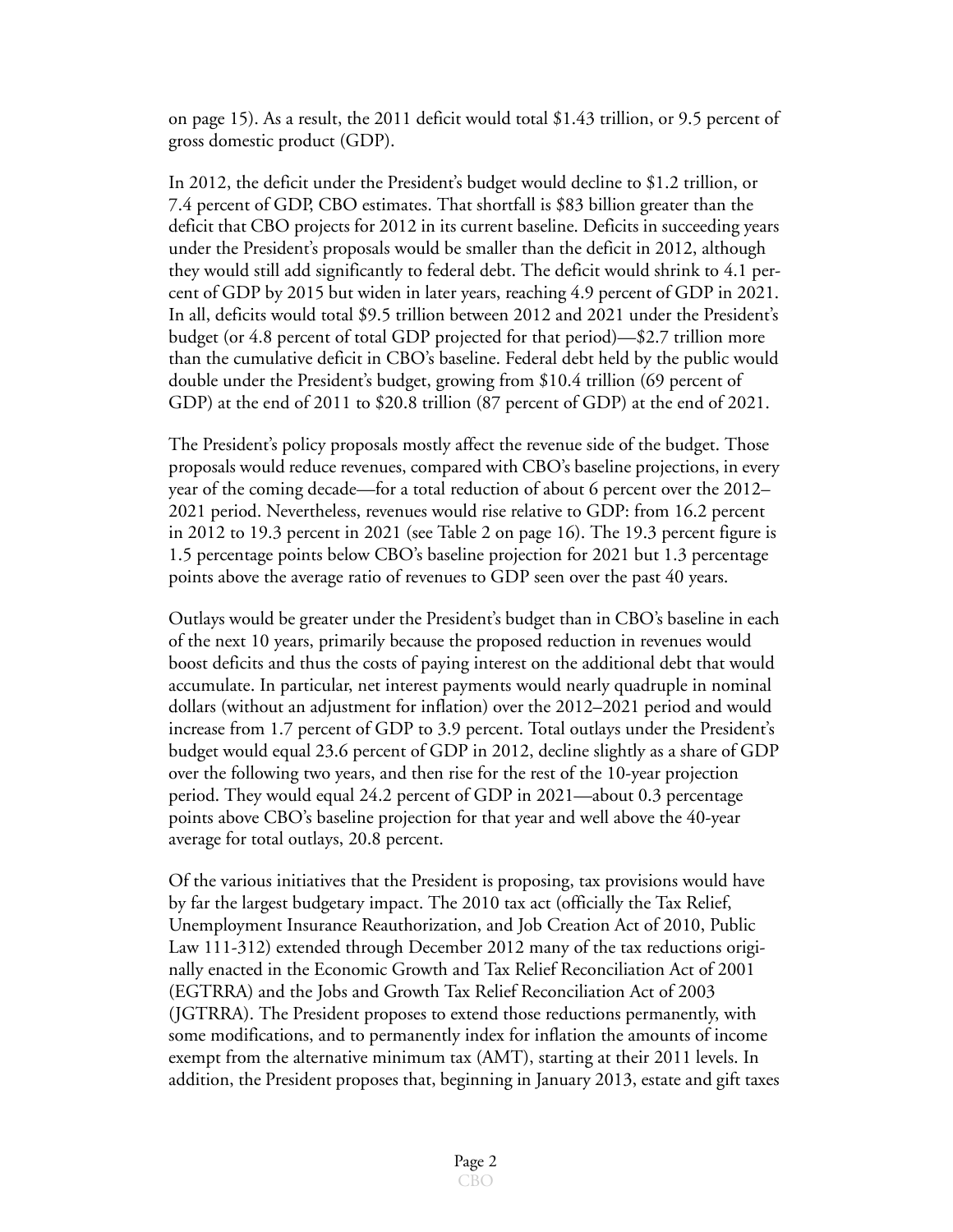return permanently to the rates and exemption levels that were in effect in calendar year 2009. Those policies would reduce tax revenues and boost outlays for refundable tax credits by a total of more than \$3.0 trillion over the next decade relative to the amounts projected in CBO's baseline.<sup>4</sup> That total exceeds the \$2.7 trillion net increase in the deficit over the next 10 years that would result from the President's budget as a whole; the President's other proposals would reduce the deficit, on balance, over 10 years.

Those other proposals include some initiatives that would widen the deficit and some that would narrow it. For example, the President's proposal to freeze Medicare's payment rates for physicians at the current level through the 2012–2021 projection period would boost outlays by \$0.3 trillion relative to the amount under current law (which calls for sharp reductions in payments to physicians).<sup>5</sup> Higher spending on transportation programs would add another \$0.2 trillion to the total deficit between 2012 and 2021. In contrast, the President's budget includes a total of \$0.9 trillion less in spending for defense over that period than the amount projected in CBO's baseline. The main reason for the difference is that the baseline incorporates the assumption that funding for war-related activities will continue at \$159 billion a year (the amount provided so far for 2011, annualized) with adjustments for inflation, whereas the President's budget includes a request for appropriations of \$127 billion for such activities for 2012 and a placeholder of \$50 billion a year thereafter. In addition, the President's proposal to cap at 28 percent the rate at which itemized deductions reduce a taxpayer's income tax liability would decrease the deficit by \$0.3 trillion over the next decade.

Compared with the Administration's estimates, CBO's estimates of the deficit under the President's budget are lower for 2011 (by \$220 billion) but higher for each year thereafter (by a total of \$2.3 trillion over the 2012–2021 period). That disparity stems from differences in the underlying projections of what would happen under current law (\$1.3 trillion) as well as from differing assessments of the effects of the President's proposals (\$1.0 trillion).

## **Impact of the President's Proposals on the Budget Outlook**

If the President's policy proposals were enacted, the resulting \$1.43 trillion deficit for 2011 would be slightly larger (by \$26 billion) than the shortfall that CBO projects under its current-law baseline (see [Table 3 on page 17\)](#page-17-0). Those policies would increase outlays by \$25 billion and decrease revenues by \$1 billion in 2011. In 2012, the

<sup>4.</sup> A tax credit is refundable if the taxpayer receives a refund when the allowable credit exceeds the amount of tax owed. Such refunds are recorded in the budget as outlays.

<sup>5.</sup> The President proposes to offset the costs of maintaining the current payment rates for the first two years by making other changes to Medicare and Medicaid. However, the policies that would offset those costs after January 1, 2014, are not specified in the budget, so CBO did not include any savings for such policies in its analysis.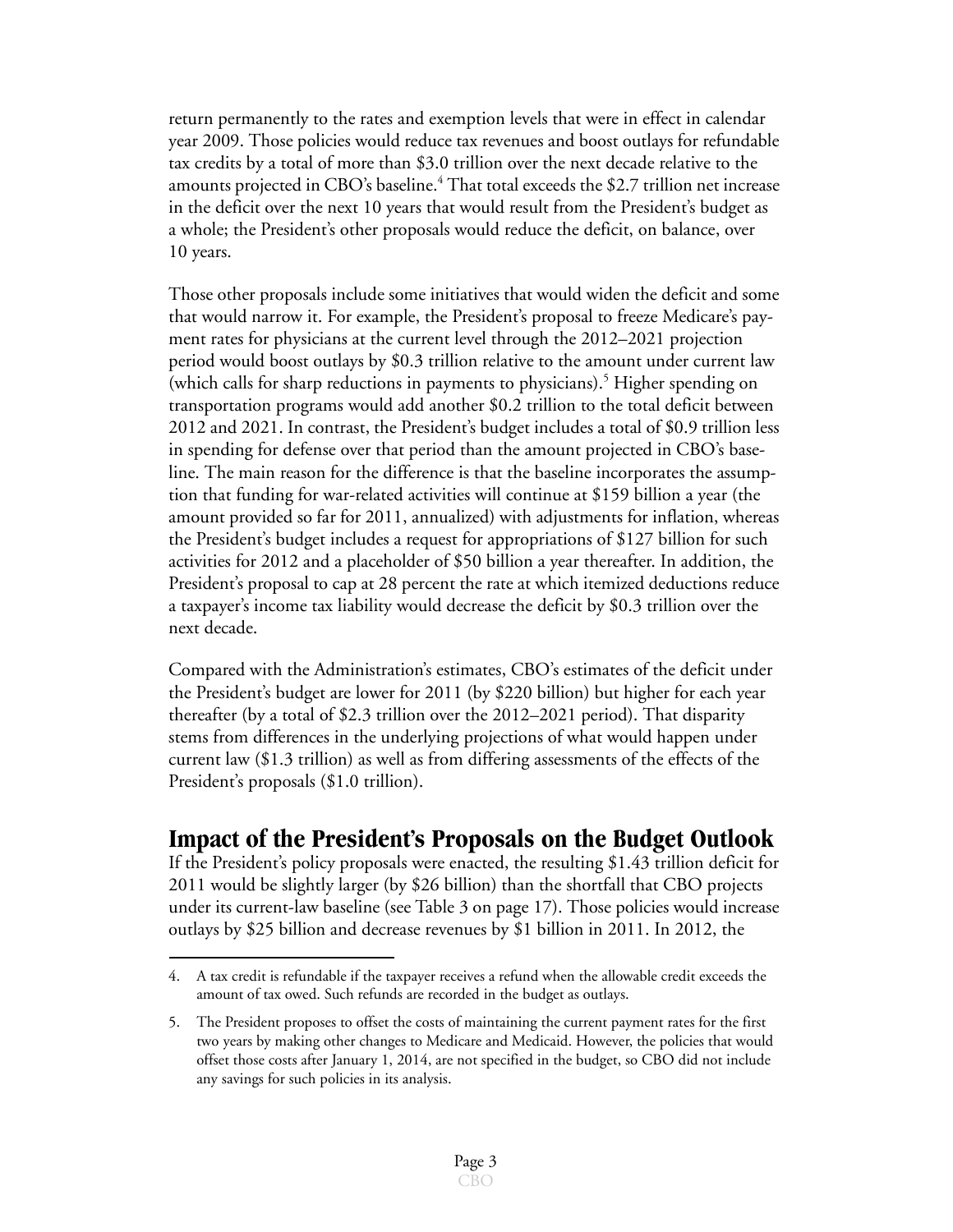deficit under the President's budget would be \$83 billion greater than the deficit CBO projects in its March baseline, mostly because outlays would be higher.

Starting in 2013, the deficits that CBO projects under the President's budget diverge more widely from those in the baseline. For the 10-year projection period as a whole, the deficit that would result under the President's proposals—\$9.5 trillion, or 4.8 percent of GDP—would be \$2.7 trillion greater than the cumulative deficit projected under current law. About \$2.2 trillion of that difference stems directly from proposed policy changes; the other \$0.5 trillion reflects additional interest payments resulting from increased borrowing.

#### **Revenues**

The President proposes making a number of changes to tax law over the next decade. If enacted, those policies would reduce revenues by \$2.3 trillion during the 2012– 2021 period relative to the amounts in CBO's baseline. (They would also boost outlays by \$0.4 trillion over the same period, mostly through increases in refundable tax credits and, to a lesser extent, through the spending component of a proposal to extend and modify the Build America Bonds program, which would also raise revenues by a similar amount.) The reduction in revenues from some of the President's proposals would be partly offset by increases in revenues from other proposals. As a share of GDP, revenues would average 18.7 percent over the next 10 years under the President's budget, compared with 19.9 percent in CBO's baseline projections.

**Extending and Modifying the 2001 and 2003 Tax Reductions.** The 2010 tax act extended through calendar year 2012 various income tax provisions originally enacted in EGTRRA and JGTRRA and later modified by the American Recovery and Reinvestment Act of 2009 (ARRA, P.L. 111-5). Those provisions, which are currently scheduled to expire after 2012, include reductions in some individual income tax rates, cuts in tax rates on capital gains and dividends, elimination of the phaseout of personal exemptions and the limit on itemized deductions for certain taxpayers, an increase in the child tax credit, relief from the so-called marriage penalty, and changes in the tax treatment of certain investments in equipment by small businesses.

As estimated by JCT, the President's proposal to make those provisions permanent (with some modifications) would reduce revenues by \$1.8 trillion (0.9 percent of GDP) over the next 10 years and increase outlays by \$262 billion (0.1 percent of GDP) relative to the amounts in CBO's baseline.<sup>6</sup> Specifically, the President has called for permanently extending, at 2012 levels, the tax rates on income, capital gains, and dividends for couples who file joint tax returns and who have income under \$250,000 (with an adjustment for inflation since 2009) and for single filers who have income under \$200,000 (also adjusted for inflation since 2009). For taxpayers with income

<sup>6.</sup> That revenue estimate incorporates the effects of interactions between those provisions and the proposal for the AMT discussed below. Such interactions increase the projected revenue loss relative to what it would be without the AMT proposal.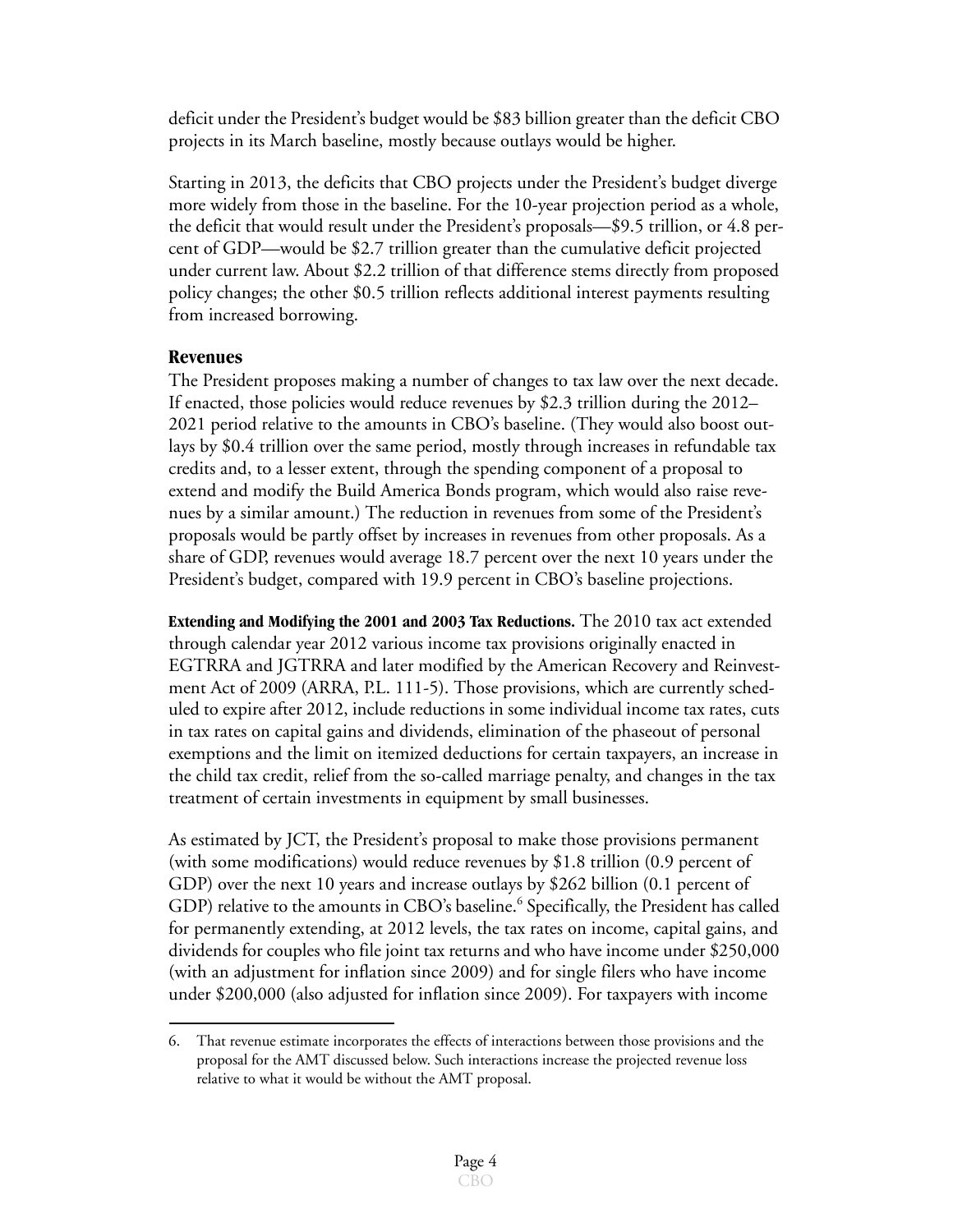above those amounts, the President proposes to maintain the income tax rates, the phaseout of the personal exemption, and the limit on itemized deductions that are scheduled to take effect in January 2013 under current law and to tax capital gains at a rate of 20 percent.<sup>7</sup> In addition, the President proposes continuing the \$1,000 child tax credit, which was enacted in EGTRRA, as well as the reduced earnings threshold at which families can qualify for at least a partial credit, which was enacted in ARRA. Some of those proposals would also affect outlays by increasing refundable credits (as discussed in more detail below in the section on outlays).

**Providing Relief from the Alternative Minimum Tax.** Besides extending those tax provisions, the President proposes to reduce the number of taxpayers who would be subject to the AMT by permanently setting various parameters of the tax at the levels that were in effect in calendar year 2011 and indexing those amounts for inflation in later years. Those parameters include the AMT exemption amount, the income threshold for the 28 percent tax rate, and the income threshold for the phaseout of the exemption amount. In addition, the Administration proposes to permanently extend the unrestricted use of certain personal tax credits under the AMT. Relative to current law, those changes would reduce revenues by \$683 billion between 2012 and 2021, ICT estimates.<sup>8</sup>

**Modifying Estate and Gift Taxes.** The President proposes to set the parameters of the estate, gift, and generation-skipping transfer taxes at the levels that were in effect during calendar year 2009, once the current levels expire at the end of December 2012. Under that proposal, the amount of an estate that would effectively be exempt from the estate tax would be set permanently at \$3.5 million; any amount above \$3.5 million would be taxed at a rate of 45 percent. The exemption amount for gift taxes would be set at \$1 million, with a top tax rate of 45 percent. In addition, a tax rate of 45 percent would apply to transfers in which an heir (for instance, a grandchild) was more than one generation younger than the decedent. JCT estimates that those proposals would lower revenues by \$239 billion between 2012 and 2021.

**Other Revenue Proposals.** The President proposes to limit the extent to which taxpayers can reduce their tax liability through itemized deductions to 28 percent of those deductions. That change would boost revenues by \$293 billion over the 2012–2021 period, according to JCT.

The President's budget also contains a set of changes to the U.S. system for taxing international income, which would raise revenues by \$133 billion over 10 years, JCT

<sup>7.</sup> Those higher-income taxpayers would also have a lower tax rate on dividends under the President's budget than under current law; that proposal is discussed separately below, and the revenue estimates in this section do not include its effects.

<sup>8.</sup> This estimate does not reflect the interactions between the AMT provisions and the proposal to extend and modify the tax provisions in the 2010 tax act. As mentioned in footnote 6, the effects of the interactions are included in the estimate for that proposal.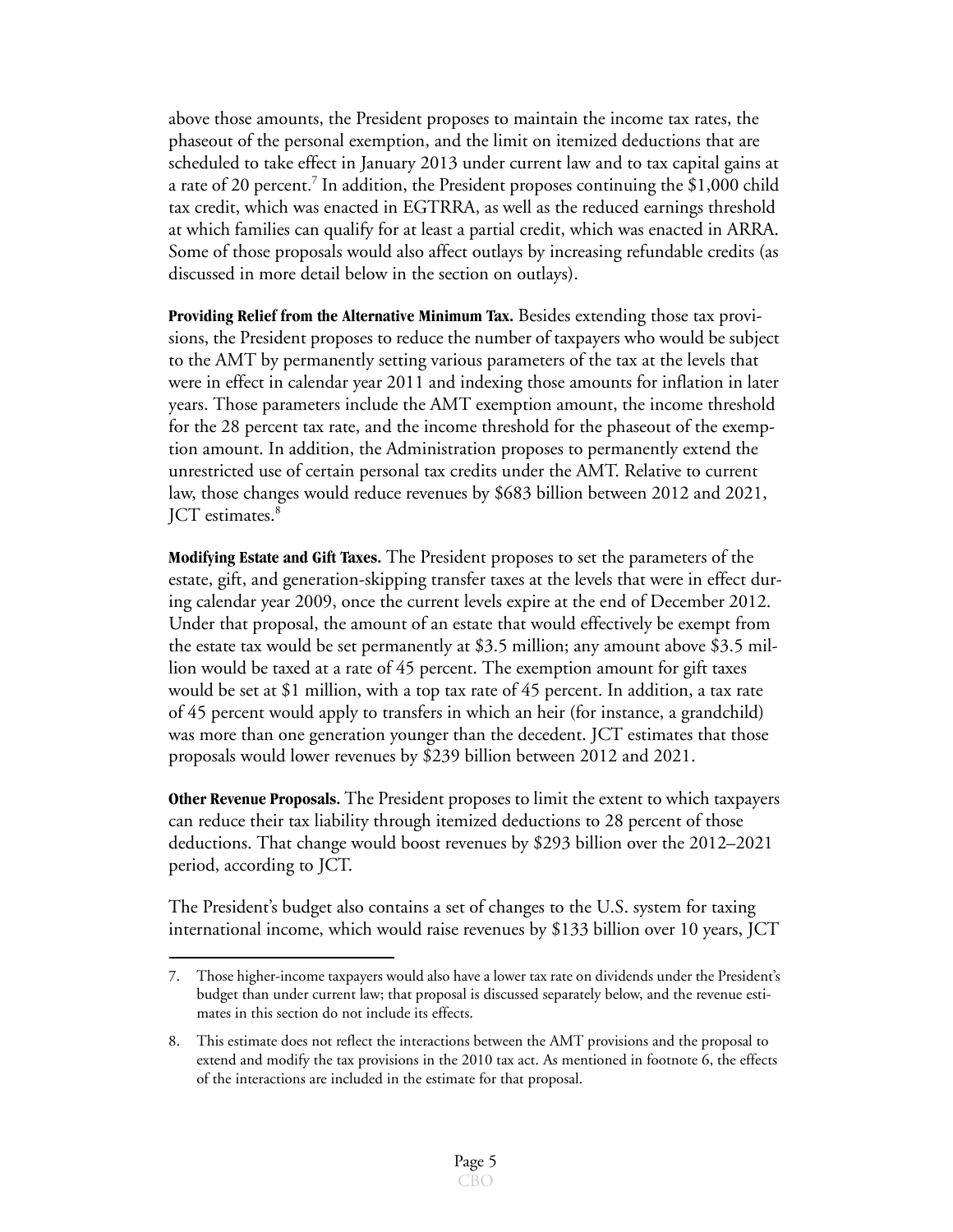estimates. Those changes include targeting specific sources of tax avoidance associated with intangible assets (such as patents and trademarks) and modifying tax rules for calculating foreign tax credits and expenses related to foreign operations.

In addition, the President proposes to apply a 20 percent tax rate to most dividends for joint filers with income over \$250,000 (adjusted for inflation since 2009) and for single filers with income over \$200,000. Under current law, dividends are scheduled to be taxed at a taxpayer's regular individual income tax rate beginning in January 2013. JCT estimates that the proposal for a 20 percent rate would reduce revenues by \$96 billion through 2021.

The tax credit for research and experimentation is scheduled to expire at the end of calendar year 2011. The Administration proposes to make the credit permanent, in modified form, which would lessen revenues by \$88 billion over the 2012–2021 period, according to JCT.

The American Opportunity Credit, which was created by ARRA and extended through December 2012 by the 2010 tax act, provides an annual tax credit of up to \$2,500 per student for qualified postsecondary education expenses. The President proposes to extend the credit permanently and to index for inflation the amount of qualified expenses and the phaseout limits. JCT estimates that those changes would decrease revenues by \$74 billion and increase outlays by \$16 billion over 10 years.

The Build America Bonds program, which was also created by ARRA, provides subsidy payments to state and local governments equal to 35 percent of their interest costs on taxable bonds issued through December 2010 to finance capital expenditures. The President proposes to expand and permanently extend the program but to lower the subsidy rate to 28 percent. By substituting taxable for tax-exempt bonds, the program would increase taxable interest income. According to JCT, the proposal would raise revenues by \$70 billion between 2012 and 2021. The payments to state and local governments are recorded in the federal budget as outlays. The proposed changes would boost outlays by an estimated \$76 billion over 10 years, with the net effect of increasing the cumulative deficit by \$6 billion.

Taken together, the other revenue proposals in the President's budget whose effects are included in this analysis would raise revenues by \$174 billion, on net, over the next 10 years. Proposals that CBO and JCT estimate would increase revenues include repealing the "last-in, first-out" method of accounting for inventories (\$70 billion), reducing tax preferences for the production of fossil fuels (\$41 billion), providing short-term tax relief to employers and expanding the base for the payroll tax for unemployment compensation (\$36 billion), imposing a "financial crisis responsibility fee" (\$30 billion), and taxing carried interest (\$20 billion).<sup>9</sup> Partly offsetting those

<sup>9.</sup> Carried interest typically forms part of the compensation received by a general partner of a private equity or hedge fund. It is generally a share of the profits on the assets under management.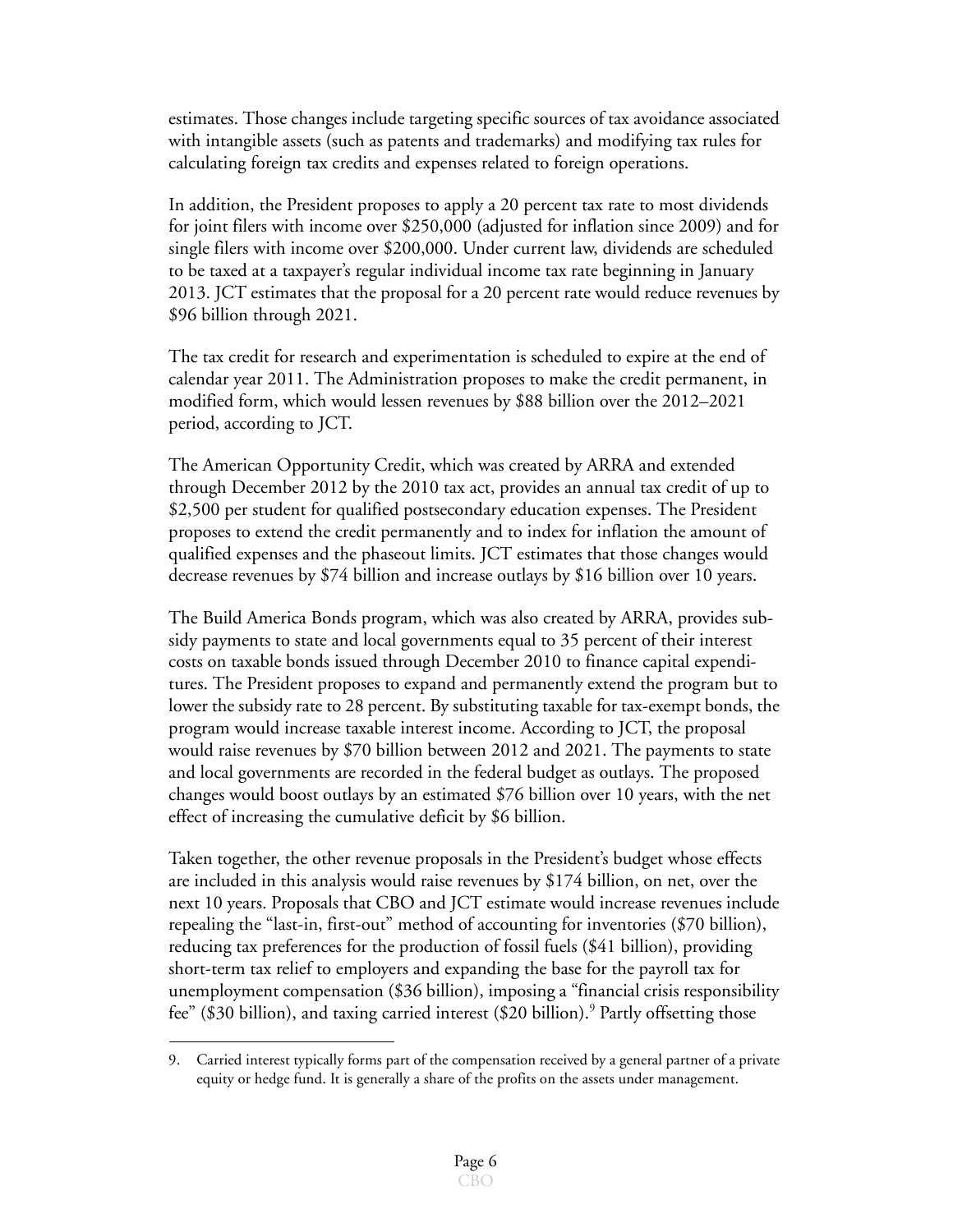increases would be revenue reductions from decreasing the amount of information that businesses are required to report to the Internal Revenue Service about certain payments, starting in January 2012, and from extending the expanded earned income tax credit for larger families.

In a few cases, the Administration did not provide sufficient details about the President's proposals to allow for a full assessment of their effects on revenues. For example, the budget provides enough information about the tax base and rate of the financial crisis responsibility fee to indicate that such collections are possible, but the proposal would require additional specifications for JCT to produce a revenue estimate. In that case, CBO incorporated the Administration's estimate—that the fee would raise \$30 billion over 10 years—as a placeholder because the proposal was specific enough to determine that the revenues estimated by the Administration could feasibly be raised in the manner described.

However, in the case of a proposal to raise new revenues to support the reauthorization of surface transportation programs, the absence of any information about the nature of the taxes or fees that might be used to produce revenues did not allow an assessment of the potential budgetary effects. As a result, CBO did not include any revenues for that proposal, which the Administration projected would raise revenues by \$328 billion over the 2012–2021 period.

#### **Outlays**

On the spending side of the budget, the President's policies would increase outlays (relative to CBO's baseline projections) by \$25 billion in 2011 and by \$402 billion between 2012 and 2021 (see [Table 3 on page 17](#page-17-0)). That 10-year total can be more than explained by an increase of \$519 billion in interest costs, largely stemming from the additional borrowing that would result from the President's revenue proposals.

The President's policies would keep total noninterest outlays close to the levels projected in CBO's baseline—with a net reduction of \$117 billion, or 0.3 percent, over the next decade. Those outlays would be above the amounts in the baseline through 2014 and below them between 2015 and 2021. Outlays for mandatory programs would be \$1.34 trillion higher through 2021 under the President's budget, mainly because of a reclassification of outlays for most surface transportation that are currently categorized as discretionary spending, an increase in overall transportation spending, a greater amount of refundable tax credits, and an increase in Medicare's payment rates for physicians relative to those under current law. The increase in mandatory spending would be slightly more than offset by a decrease of \$1.45 trillion in discretionary spending over 10 years. The bulk of that decrease comes from the lower spending assumed for war-related activities, the reclassification of certain transportation outlays as mandatory, and a five-year freeze on spending for many nondefense discretionary programs.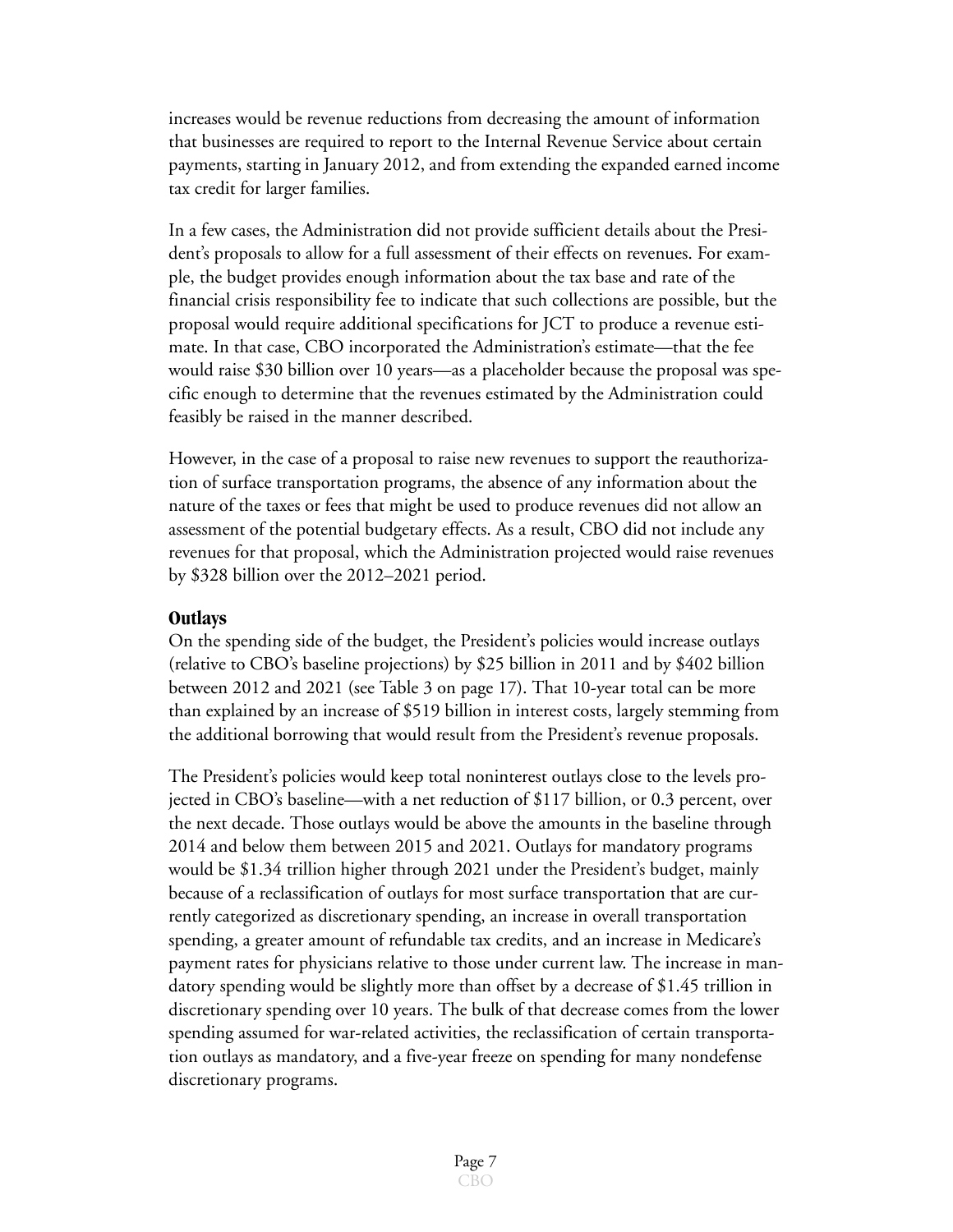As a percentage of GDP, outlays would average 23.5 percent over the next decade under the President's budget—well above the average of 20.8 percent seen over the past 40 years. Mandatory outlays would equal 13.3 percent of GDP in 2012 and generally rise throughout the projection period, reaching 14.5 percent of GDP in 2021, compared with 13.8 percent in CBO's baseline. Discretionary outlays, by contrast, would drop significantly relative to GDP throughout the period, from 8.7 percent in 2012 to 5.8 percent in 2021, 0.9 percentage points below the 2021 figure in CBO's baseline.

**Proposals That Would Affect Mandatory Spending.** The potential change with the largest impact on mandatory spending is a proposal to reclassify outlays for surface transportation programs funded through the Highway Trust Fund from discretionary to mandatory. The President would also replace most other existing discretionary funding for surface transportation programs with new mandatory funding. Further, the President proposes to increase the resources available for such programs by about \$50 billion in 2012 and by smaller amounts through 2017. Beginning in 2018, total funding would be indexed to inflation. Those changes would boost mandatory outlays by \$716 billion over the 2012–2021 period, of which \$504 billion would replace discretionary spending contained in CBO's baseline.<sup>10</sup>

Under current law, payment rates for physicians' services under Part B of Medicare are slated to decline by 29 percent in January 2012 and by additional amounts in later years. The President proposes to avoid those reductions by freezing payment rates at their 2011 levels for the next 10 years. That policy would increase net outlays by \$298 billion over the 2012–2021 period, CBO estimates. Under the President's budget, the costs of the freeze for the first two years would be offset by various proposals involving Medicare, Medicaid, and the regulation of prescription drugs, which CBO estimates would reduce mandatory spending by a total of \$48 billion over the coming decade.<sup>11</sup> The President's budget also calls for offsetting the costs of the payment freeze in later years, but it does not provide any policy details about future spending cuts for that purpose. Consequently, CBO did not estimate any savings for such future cuts.

The Administration proposes to extend or expand various refundable tax credits, including the earned income tax credit, the child tax credit, and certain education

<sup>10.</sup> For programs funded through the Highway Trust Fund, budget authority is classified as mandatory under current law, but outlays are considered discretionary because they are controlled by obligation limitations set in appropriation acts. Reclassifying those programs—which could be done without legislation if agreed to by the House and Senate budget committees, the Administration, and CBO—would shift \$430 billion from the discretionary to the mandatory category. However, some surface transportation programs are currently funded through discretionary budget authority and would require legislation to reclassify; CBO estimates that outlays for those programs will total \$74 billion between 2012 and 2021.

<sup>11.</sup> CBO estimates that the cost of freezing Medicare's payment rates for physicians' services for the first two years would be \$38 billion.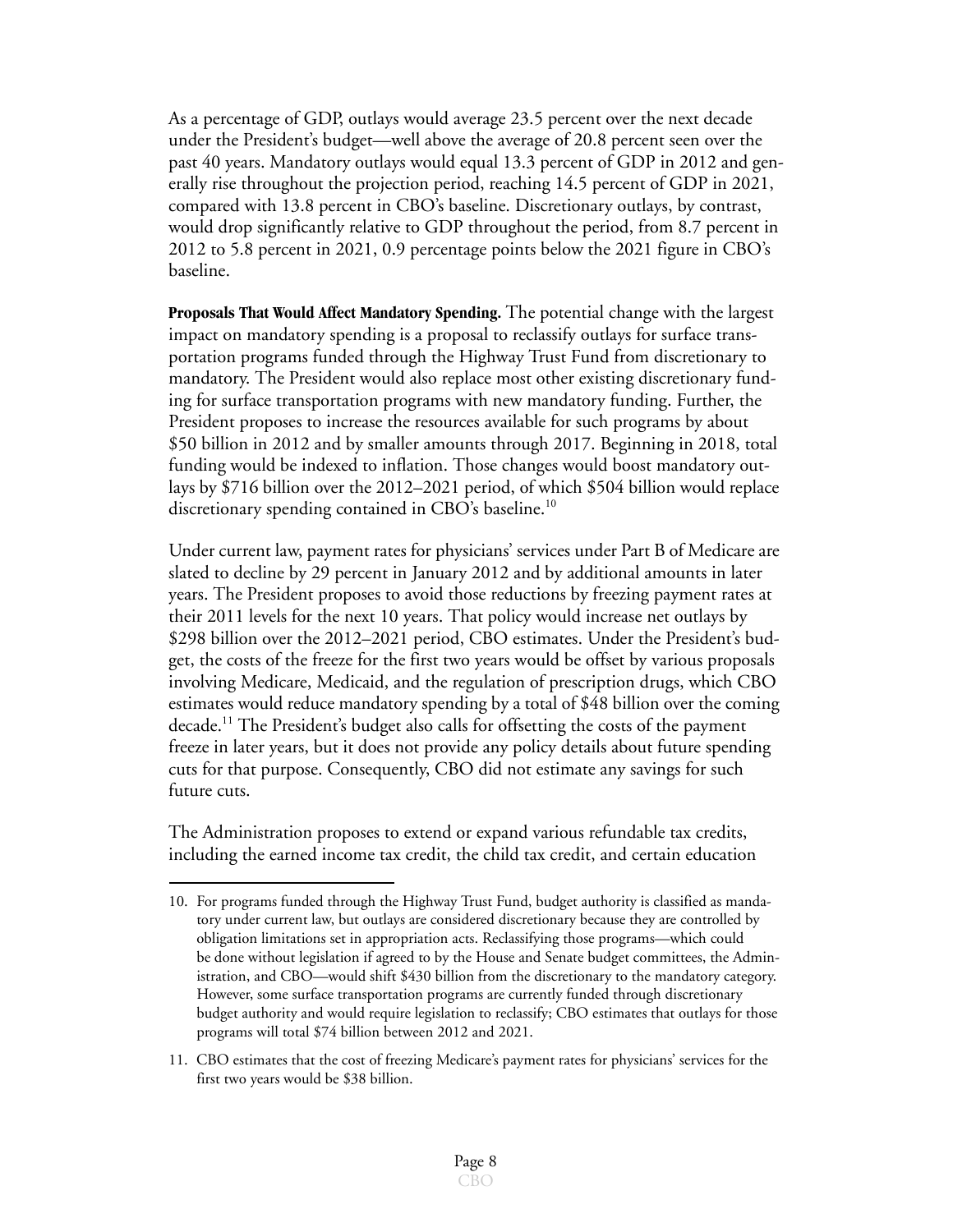credits. In addition, other tax proposals, primarily extending certain provisions originally enacted in EGTRRA and JGTRRA, would affect the refundable portion of such credits. All told, the President's policy changes would increase outlays for refundable tax credits by an estimated \$300 billion over the 2012–2021 period.

The President's proposal to extend and expand the Build America Bonds program and lower its subsidy rate would boost outlays by \$76 billion through 2021, JCT estimates. Combined with its revenue increase of \$70 billion, that proposal would result in a net increase of \$6 billion in the 10-year deficit.

The President is proposing to eliminate interest subsidies on loans for graduate and professional students while they are in school or in a grace or deferment period, saving \$18 billion over the 2012–2021 period. In addition, the Administration seeks to prevent students from receiving multiple Pell grants in the same award year and to modify the calculations that determine eligibility for those grants, saving \$7 billion over the next 10 years. Most of the savings would be used to help maintain a discretionary maximum award level of  $$4,860$  for the Pell Grant program.<sup>12</sup>

The President's budget also includes one-time payments of \$250 in 2011 for Social Security beneficiaries, who did not receive a cost-of-living adjustment again this year because of recent low inflation. CBO estimates that those payments would cost \$14 billion, most of which would be disbursed in 2011.

**Proposals That Would Affect Discretionary Spending.** Discretionary outlays under the President's budget would total \$1.4 trillion in 2011 and \$13.0 trillion over the 2012– 2021 period, CBO estimates. That cumulative amount is nearly \$1.5 trillion below CBO's baseline projection, largely because of a reduction in funding for activities related to the wars in Afghanistan and Iraq and the proposed reclassification of spending for most surface transportation programs as mandatory.

For 2011, the President's request for discretionary budget authority is \$45 billion greater than the amount in CBO's baseline (which reflects the funding provided by the continuing resolution through March 18, extrapolated for the full year). Among the largest differences are \$24 billion in additional funding for defense, \$6 billion for international affairs, and \$5 billion for education, training, employment, and social services.

<sup>12.</sup> The maximum Pell award is \$5,550, which is funded from both mandatory and discretionary resources. Under the President's budget, the discretionary amount of the award would be \$4,860 in 2012, and a mandatory add-on would provide the other \$690. CBO estimates that discretionary appropriations would need to increase significantly above baseline projections to provide awards at that level. To help offset the additional appropriations, the President proposes to allocate \$25 billion in mandatory funding to the portion of Pell grants that traditionally has been funded through discretionary appropriations. In addition to that increase, CBO estimates that discretionary funding for Pell grants would rise by \$57 billion over the 2012–2021 period under the President's budget, compared with CBO's baseline projections.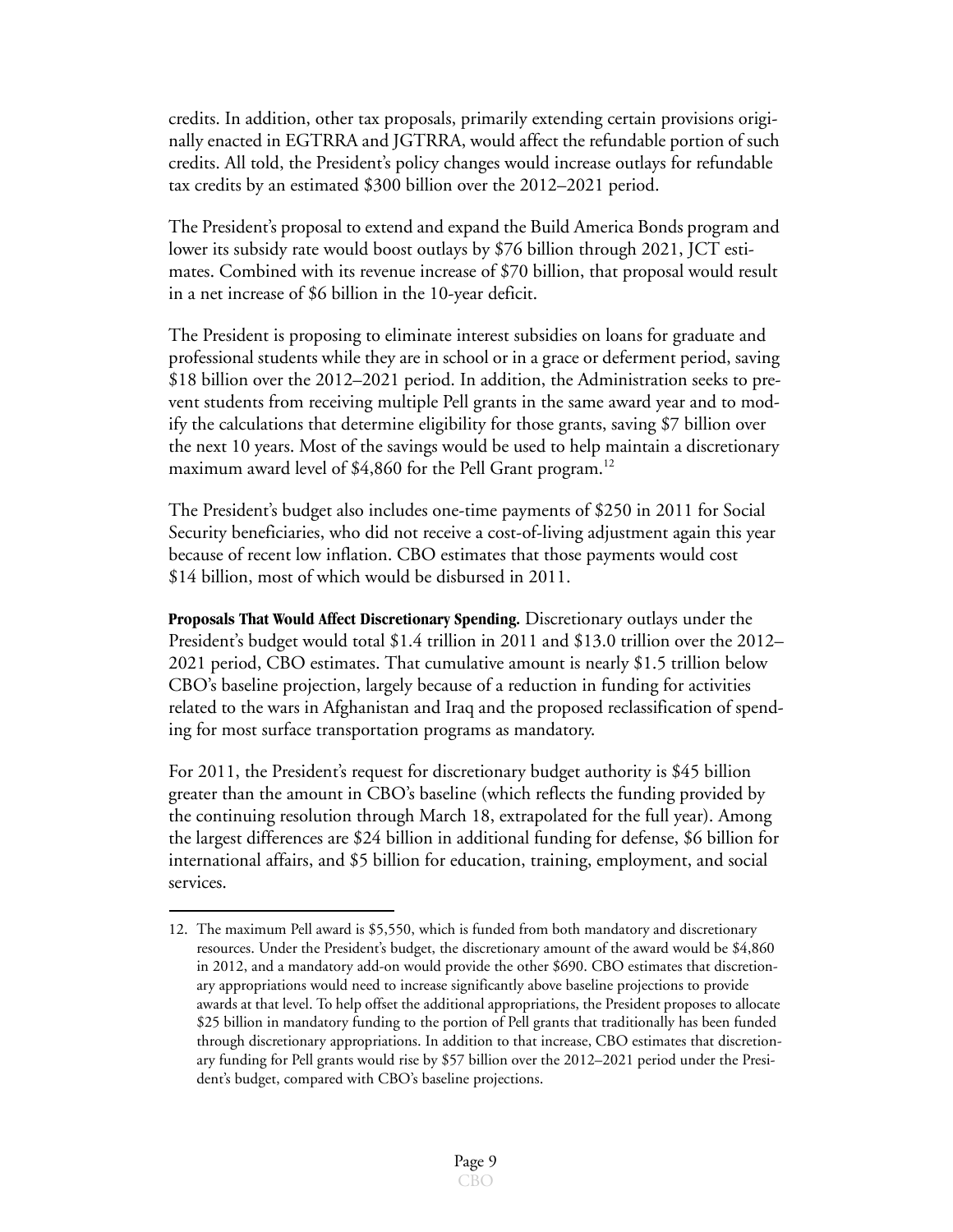For 2012, the President has requested \$1.25 trillion in discretionary budget authority, \$45 billion (or 3.5 percent) less than the total requested for 2011 (see [Table 4 on](#page-19-0)  page 19) and \$17 billion less than the amount in CBO's baseline. Total discretionary funding under the President's budget would drop by another 4 percent the following year, to \$1.20 trillion, but would grow thereafter, reaching \$1.39 trillion by 2021.

For defense discretionary programs, budget authority would decrease by \$37 billion, or 5.0 percent, from 2011 to 2012 under the President's budget. Most of that decrease stems from a reduction in funding for war-related activities in Afghanistan and Iraq, which would decline from \$159 billion this year to \$118 billion in 2012.<sup>13</sup> Appropriations for other defense activities would increase by \$5 billion (or 0.8 percent) in 2012. After that, the Administration's budget includes a placeholder of \$50 billion a year for war-related activities, while proposed funding for other defense programs grows by an average of 2 percent a year through 2021. As a result, the total budget authority for defense proposed in the President's budget drops from \$696 billion in 2012 to \$646 billion in 2013 and remains below the 2012 amount until 2017. Outlays for defense would decline from 4.7 percent of GDP last year to 3.1 percent in 2021, CBO estimates.

For nondefense discretionary programs, the total budget authority requested by the President falls by 1.6 percent between 2011 and 2012—from \$561 billion to \$553 billion. Nearly all of that drop results from the proposal to reclassify most surface transportation programs from discretionary to mandatory, which would reduce budget authority by \$8 billion in 2012 and by additional amounts in subsequent years. Most nondefense discretionary programs would receive the same amount of funding in 2012 as requested by the President for the current year. However, a few programs that the Administration classifies as security-related would see small increases. In addition, the Department of Education would receive an increase of \$9 billion, mostly because of the proposal to maintain the current maximum award level of  $$4,860$  for the discretionary portion of the Pell Grant program.<sup>14</sup> Partially offsetting such increases is a \$6 billion shift in discretionary funding for the crime victims fund from 2012 to 2013.<sup>15</sup> As a whole, budget authority for nondefense programs would remain relatively flat through 2015 but would then rise to \$646 billion

<sup>13.</sup> The President has also requested \$9 billion in 2012 for nondefense activities related to the wars.

<sup>14.</sup> In CBO's baseline, projected outlays for the Pell Grant program are based on inflation of the budget authority provided for the current fiscal year (\$23.2 billion). However, the cost to maintain a maximum award level of \$4,860 for the discretionary portion of the program exceeds the amount assumed in the baseline and would require additional funding.

<sup>15.</sup> The crime victims fund supports programs that provide compensation and assistance to victims of crime and their survivors; it is financed through collections of criminal fines, penalty assessments, and bond forfeitures from people convicted of federal offenses.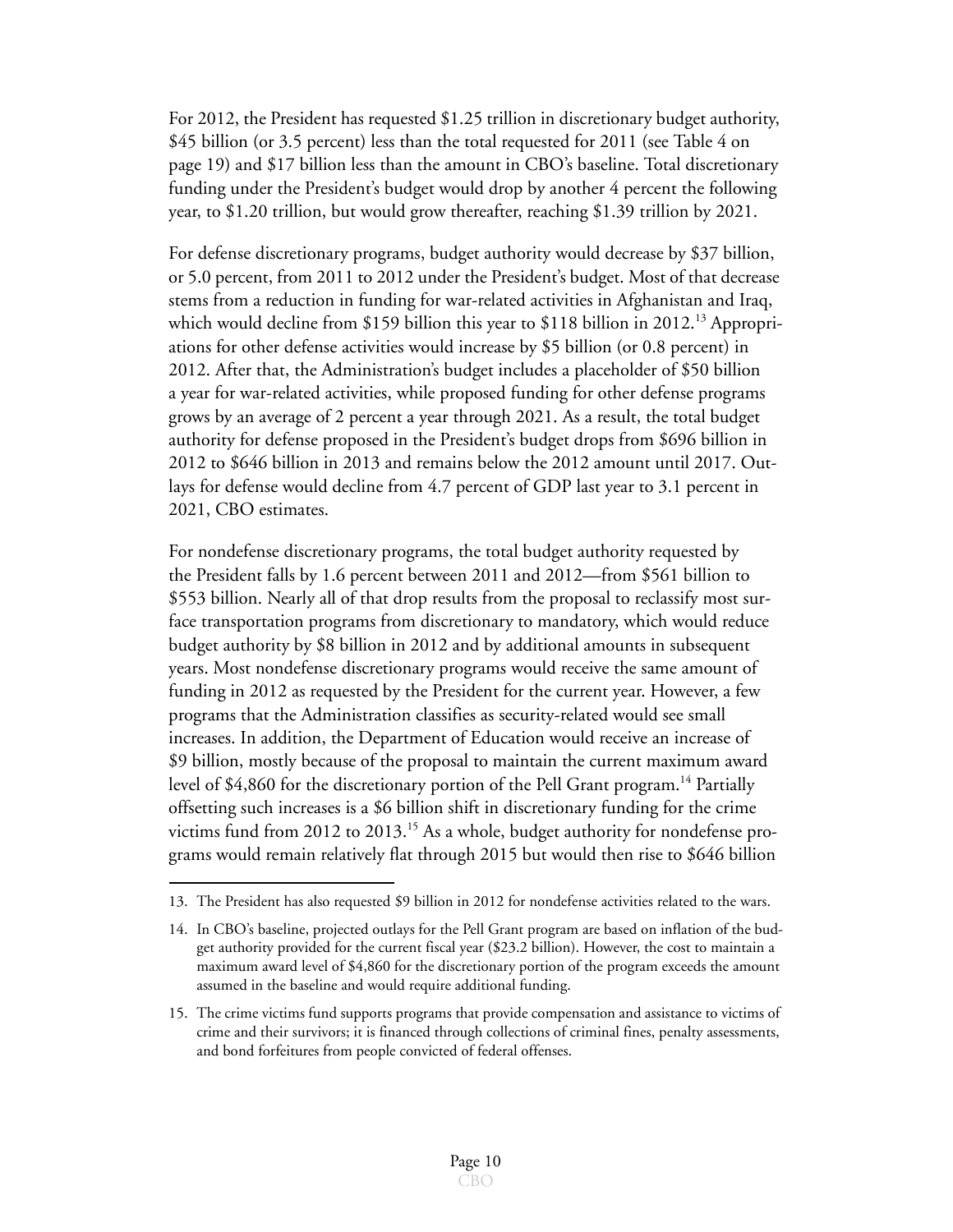by 2021. Under the President's proposals, nondefense discretionary outlays would decline from 4.5 percent of GDP last year to 2.7 percent in 2021.<sup>16</sup>

**Effect of the President's Proposals on Net Interest.** The policy changes in the President's budget would increase the government's net outlays for interest by \$2 billion in 2011 and by \$519 billion between 2012 and 2021. Those increased outlays would result almost entirely from additional borrowing by the Treasury from the public to cover deficits greater than the amounts projected in the baseline. Net interest payments would nearly quadruple over the 2012–2021 period (in nominal dollars, without adjusting for inflation), rising from \$260 billion in 2012 to \$931 billion in 2021. Relative to the size of the economy, net interest payments would amount to 3.9 percent of GDP in 2021 under the President's budget, about 0.5 percentage points higher than in the baseline and 2.6 percentage points more than recorded in 2010.

## **Recent Changes in CBO's Baseline Projections**

In conjunction with its analysis of the President's budget, CBO routinely updates its baseline budget projections, which show the paths that revenues and outlays would take over the next 10 years without changes in law (see [Table 5 on page 20](#page-20-0)). The updates to CBO's baseline take into account new information gleaned from the President's budget and other sources, as well as any legislation enacted since January, when CBO completed its previous baseline.

CBO now projects that under current law, the deficit for this year will amount to \$1.40 trillion, \$81 billion lower than CBO projected in January (see [Table 6 on](#page-21-0)  page 21). The cumulative deficit for the 2012–2021 period is now projected to total \$6.7 trillion, down by \$234 billion from the nearly \$7.0 trillion projected in January. CBO's baseline projection of the 10-year deficit has dropped from 3.6 percent of GDP to 3.4 percent.

#### **Changes in Projections of Outlays**

CBO has reduced its spending projections by \$79 billion for 2011 and by \$285 billion for the 2012–2021 period, in large part because of new information about various programs (so-called technical factors). The only recently enacted legislation that affects projected outlays is the Further Continuing Appropriations Amendments, 2011 (P.L. 112-4), which was signed into law on March 2 and funded the government's operations through March 18. That law prompted CBO to reduce its estimate of outlays by \$1 billion for 2011 and its baseline projection of outlays over the 2012– 2021 period by \$40 billion (excluding net interest costs). (CBO projects discretionary spending in the baseline by extrapolating current appropriations—in this case, the annualized levels provided by P.L. 112-4—through the projection period.)

<sup>16.</sup> The decline in nondefense discretionary outlays includes the effects of the President's proposal to reclassify about \$500 billion for surface transportation programs as mandatory.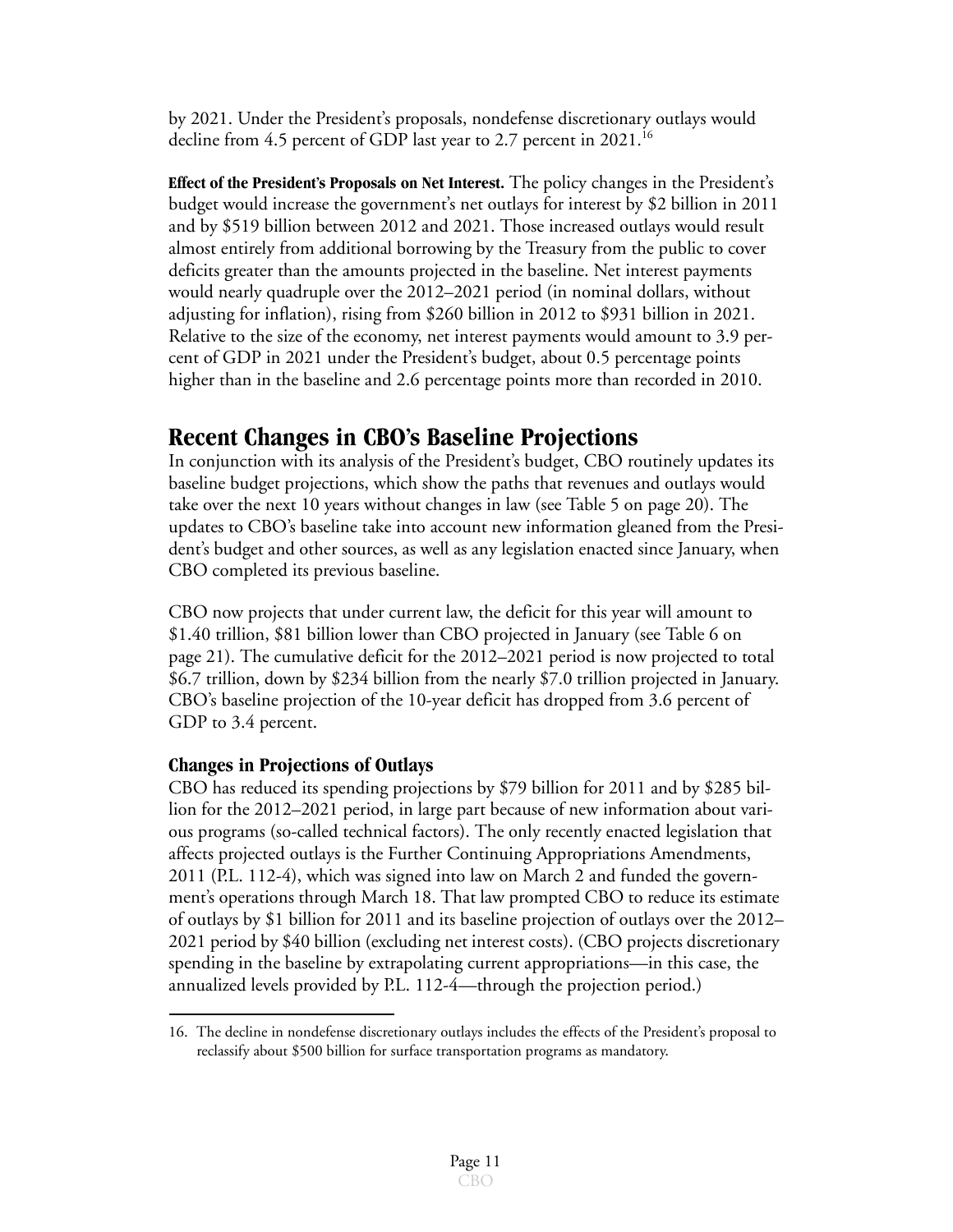**Mandatory Spending.** Most of the technical changes to CBO's estimate of outlays for 2011 result from projections of lower spending for mandatory programs. Largely because of changes in the estimated costs of past activities, CBO revised its estimate of outlays for the Troubled Asset Relief Program (TARP) this year from negative outlays of \$25 billion to negative outlays of \$39 billion.<sup>17</sup> Changes to the estimated subsidy costs of loans or loan guarantees previously made by other credit programs have lowered CBO's projection of 2011 outlays by another \$12 billion.<sup>18</sup> That total is the net result of revisions to estimates for student loan programs (a drop of \$30 billion), the Federal Housing Administration (an increase of nearly \$10 billion), the Small Business Administration (an increase of \$5 billion), and a number of other programs.

Among other technical changes for 2011, CBO now expects outlays for deposit insurance to be \$8 billion lower this year than it estimated in January. That decrease stems mainly from changes in the estimated number and size of bank and credit union failures over the remainder of the year. In addition, CBO has reduced its estimate of Medicare outlays in 2011 by \$6 billion because data on spending for the program through February indicate that the slower growth in outlays that Medicare experienced last year is continuing. (In its January baseline, CBO had anticipated that Medicare spending would return to more-typical growth rates more rapidly.) CBO is also expecting \$6 billion less in spending for unemployment compensation this year because of fewer claims and lower average benefits than previously anticipated.

For the 2012–2021 period, CBO has reduced its projections of mandatory outlays by \$277 billion as a result of technical factors. Most of that reduction involves spending for Medicare and Medicaid.

CBO now projects that Medicare outlays will be \$186 billion (about 3 percent) lower between 2012 and 2021 than it projected in January. Approximately two-thirds of the change comes from reducing the projected growth rate for Part D (prescription drug) spending per enrollee on the basis of an updated analysis of national trends in spending for prescription drugs. The other one-third of the change mainly reflects an extrapolation of the slower-than-expected growth rate of Medicare spending seen this year.

For Medicaid, CBO has trimmed its projection of outlays over the 2012–2021 period by \$153 billion (about 3 percent). Almost two-thirds of that change comes from reducing the projected growth rate for spending per Medicaid enrollee on long-term care and from adjusting projections of the number of elderly people enrolled in the

<sup>17.</sup> CBO now estimates that the net lifetime cost of the TARP will be \$19 billion. Details of that estimate will be included in the CBO report on the TARP that is due to be published at the end of March.

<sup>18.</sup> Such revisions to estimated subsidies for credit programs are published annually with the President's budget, and CBO incorporates them into its March baseline.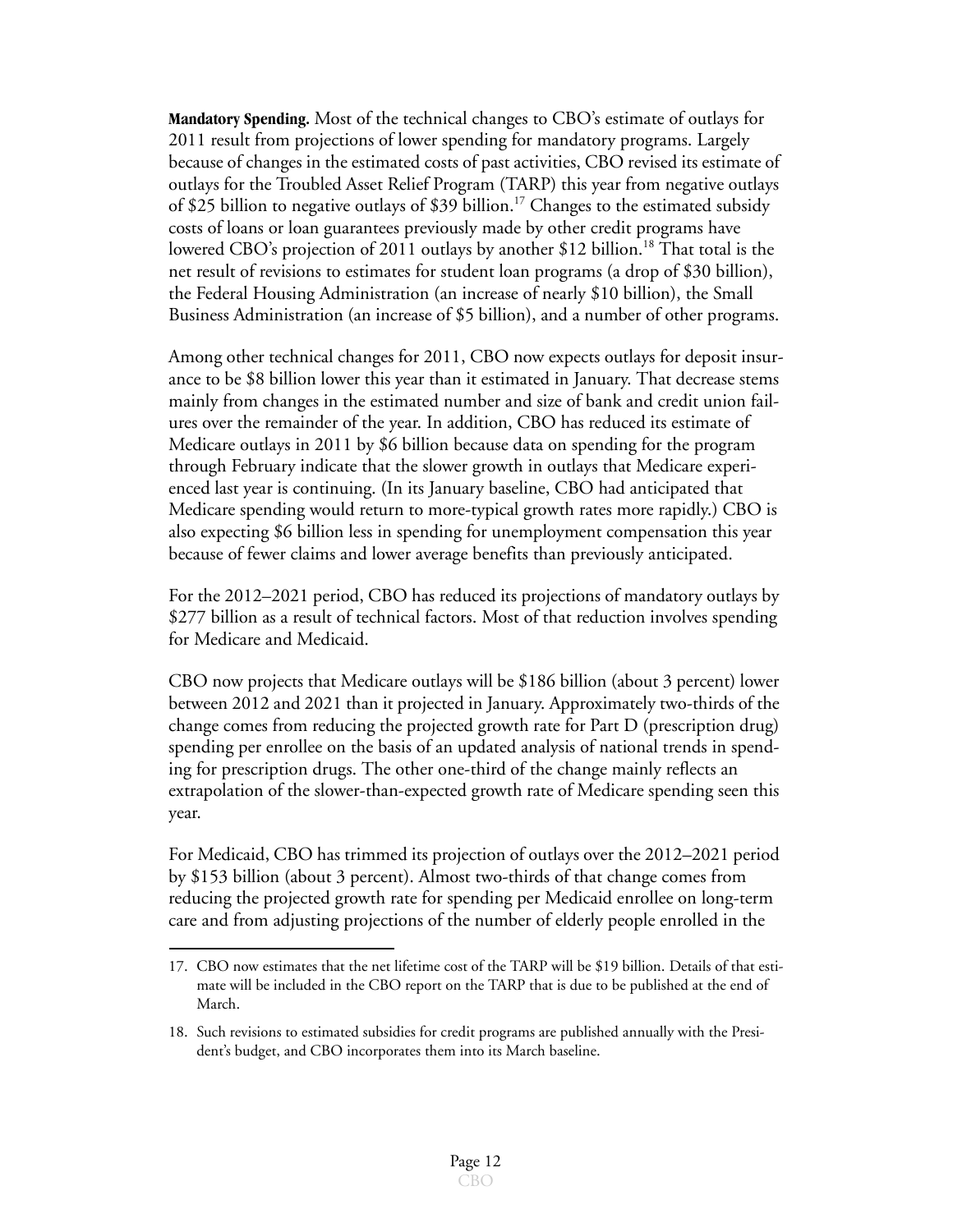program, on the basis of an analysis of historical trends in spending and enrollment. Another one-quarter of the change reflects a reduction in CBO's estimate of the increase in Medicaid enrollment that will result from the major health care legislation enacted in 2010. CBO has made a number of technical modifications to its models for health insurance coverage; as a result of those modifications, slightly fewer lowincome people are projected to be eligible for Medicaid and slightly more are expected to be eligible for subsidies through the newly established health insurance exchanges. Consequently, the reduction in projected Medicaid spending for those people is accompanied by an increase in CBO's projection of exchange subsidies.

Outlays for health insurance tax credits and cost-sharing subsidies for people who purchase coverage through exchanges are now projected to be about \$54 billion higher over the 2012–2021 period than CBO projected in January. (In addition, CBO and JCT now estimate that the loss of revenues attributable to tax credits for insurance premiums will be about \$45 billion larger than previously estimated.)

Updating baseline projections of federal spending on health care programs does not automatically result in a complete reestimate of the budgetary impact of last year's major health care legislation under the assumptions of the new baseline. However, the costs or savings from some aspects of that legislation can be separately identified in the baseline projections. In particular, the provisions related to expanding health insurance coverage were projected to increase the deficit between 2012 and 2021 by \$1.04 trillion, on net, in CBO's January baseline; they are now projected to increase the deficit by \$1.13 trillion over that period. But those effects are only a part of the total budgetary impact of the legislation. CBO's previous estimate showed that the effects of the other provisions on mandatory spending and revenues, taken together, would reduce the deficit by roughly \$1.25 trillion over the 2012–2021 period meaning that the legislation, as a whole, was projected to reduce the deficit over 10 years. The budgetary effects of all of those other provisions cannot be separately identified in the new baseline.

**Discretionary Spending.** Overall, CBO has made technical changes to projections for discretionary programs that decrease estimated outlays by \$13 billion for 2011 and by \$27 billion for the following 10 years. Reductions in outlays for both the current year and 2012 are dominated by lower estimates of defense spending, driven by the slow pace at which the Department of Defense is spending funds provided in the recent short-term continuing resolutions. For 2013 and beyond, CBO has lowered its estimate of discretionary spending by an average of \$2 billion (or 0.1 percent) a year.

**Net Interest.** Because various technical and legislative changes have reduced CBO's estimate of the cumulative deficit over the 2012–2021 period, projected debt-service costs have also declined, by a total of \$42 billion (attributable to both legislation and technical revisions). At the same time, CBO's estimate of other net interest costs over that period has increased by \$100 billion since January. About three-quarters of that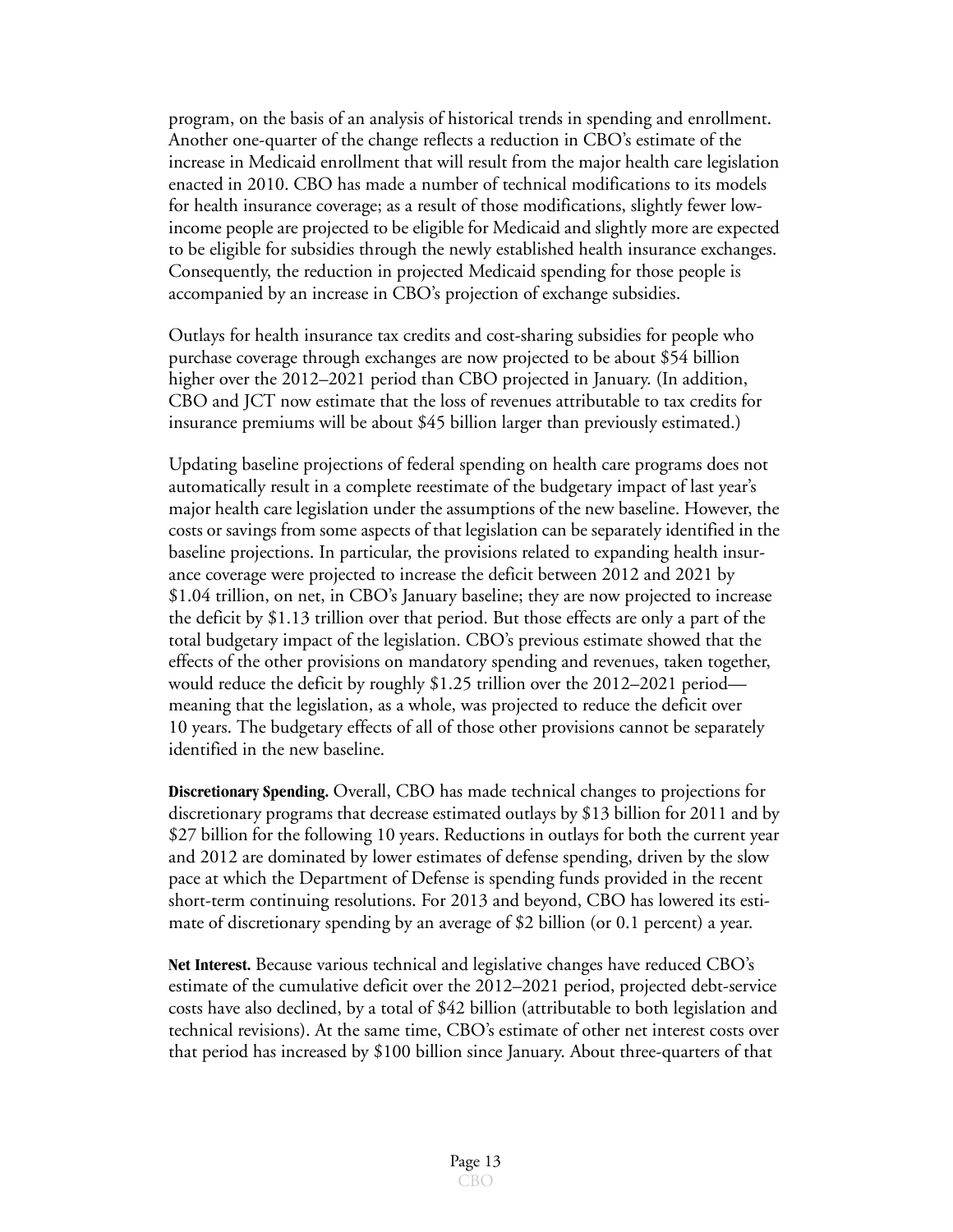increase results from a shift in the mix of securities that the Treasury is expected to issue (from short-term securities to longer-term securities) as well as to some enhancements to CBO's models. The other one-quarter stems from projections of lower interest receipts from nonbudgetary credit financing accounts and from small changes to a number of other net interest accounts.

#### **Changes in Projections of Revenues**

Since January, CBO has increased its revenue projections by \$2 billion for 2011 and \$3 billion for 2012 and reduced them by a total of \$55 billion for the following nine years. The most significant changes are an increase in the projected amount of tax credits for health insurance that will be purchased through exchanges and other revisions related to health insurance coverage. (As discussed above, projected outlays for exchange subsidies have changed as well.) In the other direction, CBO has raised its estimates of remittances by the Federal Reserve System for most of the projection period to reflect changes in the composition of the system's portfolio (more mortgagebacked securities issued by Fannie Mae and Freddie Mac and fewer lower-yielding Treasury securities).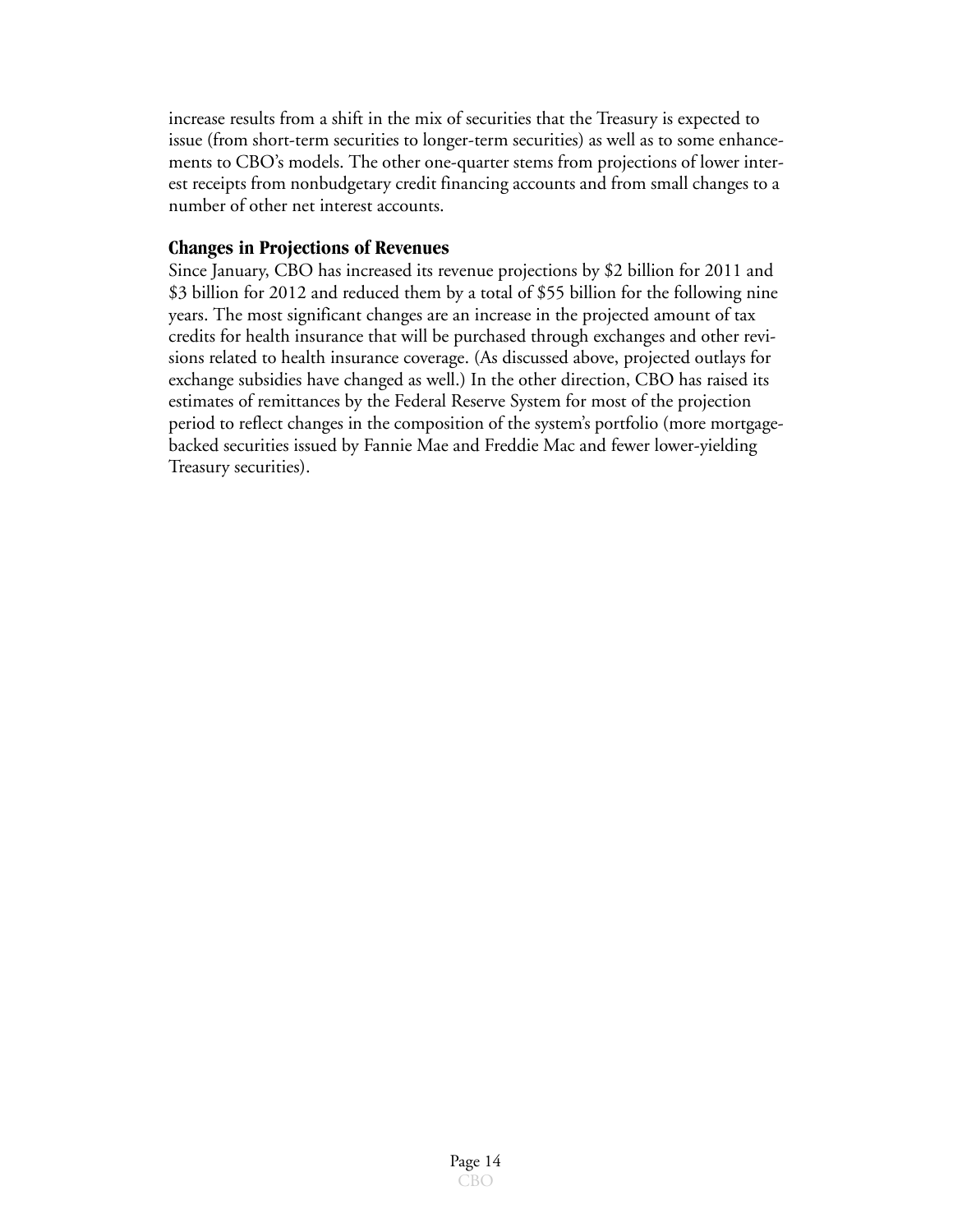#### <span id="page-15-0"></span>**Table 1.**

## **Comparison of Projected Revenues, Outlays, and Deficits Under CBO's March 2011 Baseline and CBO's Estimate of the President's Budget**

(Billions of dollars)

|                                  |          |                  |                                                                                |        |        |        |        |                                                 |        |        |                        |        | <b>Total</b> |          |
|----------------------------------|----------|------------------|--------------------------------------------------------------------------------|--------|--------|--------|--------|-------------------------------------------------|--------|--------|------------------------|--------|--------------|----------|
|                                  | Actual   |                  |                                                                                |        |        |        |        |                                                 |        |        |                        |        | $2012 -$     | $2012 -$ |
|                                  | 2010     | 2011             | 2012                                                                           | 2013   | 2014   | 2015   | 2016   | 2017                                            | 2018   | 2019   | 2020                   | 2021   | 2016         | 2021     |
|                                  |          |                  |                                                                                |        |        |        |        | <b>CBO's March 2011 Baseline</b>                |        |        |                        |        |              |          |
| Revenues                         | 2,163    | 2,230            | 2,558                                                                          | 3,087  | 3,440  | 3,642  | 3,826  | 4,071                                           | 4,271  | 4,483  | 4,703                  | 4,951  | 16,554       | 39,032   |
| Outlays                          | 3,456    | 3,629            | 3,639                                                                          | 3,779  | 3,954  | 4,180  | 4,460  | 4,661                                           | 4,856  | 5,148  | 5,412                  | 5,680  | 20,012       | 45,770   |
| <b>Total Deficit</b>             |          | $-1.294 - 1.399$ | $-1.081$                                                                       | $-692$ | $-513$ | $-538$ | $-635$ | $-590$                                          | $-585$ | $-665$ | $-710$                 | $-729$ | $-3,459$     | $-6,737$ |
|                                  |          |                  |                                                                                |        |        |        |        | <b>CBO's Estimate of the President's Budget</b> |        |        |                        |        |              |          |
| Revenues                         | 2,163    | 2,229            | 2,544                                                                          | 2,899  | 3,212  | 3,442  | 3,635  | 3,818                                           | 3,994  | 4,179  | 4,382                  | 4,597  | 15,732       | 36,702   |
| Outlays                          | 3,456    | 3,655            | 3,708                                                                          | 3,800  | 3,976  | 4,191  | 4,476  | 4,687                                           | 4,896  | 5,200  | 5,483                  | 5,756  | 20,150       | 46,172   |
| <b>Total Deficit</b>             | $-1.294$ | $-1,425$         | $-1.164$                                                                       | $-901$ | $-764$ | $-748$ | $-841$ | $-870$                                          | $-902$ |        | $-1,021 -1,101 -1,158$ |        | $-4.418$     | $-9,470$ |
|                                  |          |                  | Difference Between CBO's Estimate of the President's Budget and CBO's Baseline |        |        |        |        |                                                 |        |        |                        |        |              |          |
| Revenues                         | n.a.     | -1               | $-14$                                                                          | $-188$ | $-228$ | $-200$ | $-191$ | $-254$                                          | $-277$ | $-304$ | $-321$                 | $-354$ | $-822$       | $-2,331$ |
| Outlays                          | n.a.     | 25               | 69                                                                             | 21     | 22     | 11     | 15     | 26                                              | 40     | 53     | 70                     | 76     | 138          | 402      |
| <b>Total Deficit<sup>a</sup></b> | n.a.     | $-26$            | $-83$                                                                          | $-209$ | $-251$ | $-210$ | $-206$ | $-279$                                          | $-318$ | $-356$ | $-391$                 | $-429$ | $-959$       | $-2,733$ |
| Memorandum:                      |          |                  |                                                                                |        |        |        |        |                                                 |        |        |                        |        |              |          |
| Total Deficit as a               |          |                  |                                                                                |        |        |        |        |                                                 |        |        |                        |        |              |          |
| Percentage of GDP                |          |                  |                                                                                |        |        |        |        |                                                 |        |        |                        |        |              |          |
| CBO's baseline                   | $-8.9$   | $-9.3$           | $-6.9$                                                                         | $-4.2$ | $-3.0$ | $-3.0$ | $-3.3$ | $-2.9$                                          | $-2.8$ | $-3.0$ | $-3.1$                 | $-3.1$ | $-4.0$       | $-3.4$   |
| CBO's estimate of the            |          |                  |                                                                                |        |        |        |        |                                                 |        |        |                        |        |              |          |
| President's budget               | $-8.9$   | $-9.5$           | $-7.4$                                                                         | $-5.5$ | $-4.4$ | $-4.1$ | $-4.4$ | $-4.3$                                          | $-4.3$ | $-4.7$ | $-4.8$                 | $-4.9$ | $-5.1$       | $-4.8$   |
| Debt Held by the Public          |          |                  |                                                                                |        |        |        |        |                                                 |        |        |                        |        |              |          |
| as a Percentage of GDP           |          |                  |                                                                                |        |        |        |        |                                                 |        |        |                        |        |              |          |
| CBO's baseline                   | 62.1     | 68.9             | 73.4                                                                           | 75.1   | 74.9   | 74.5   | 74.6   | 74.7                                            | 74.7   | 75.0   | 75.3                   | 75.6   | n.a.         | n.a.     |
| CBO's estimate of the            |          |                  |                                                                                |        |        |        |        |                                                 |        |        |                        |        |              |          |
| President's budget               | 62.1     | 69.1             | 74.3                                                                           | 77.2   | 78.3   | 78.9   | 79.9   | 81.1                                            | 82.4   | 84.0   | 85.7                   | 87.4   | n.a.         | n.a.     |

Source: Congressional Budget Office.

Note:  $n.a. = not applicable; GDP = gross domestic product.$ 

a. Negative numbers indicate an increase relative to the deficit in CBO's baseline.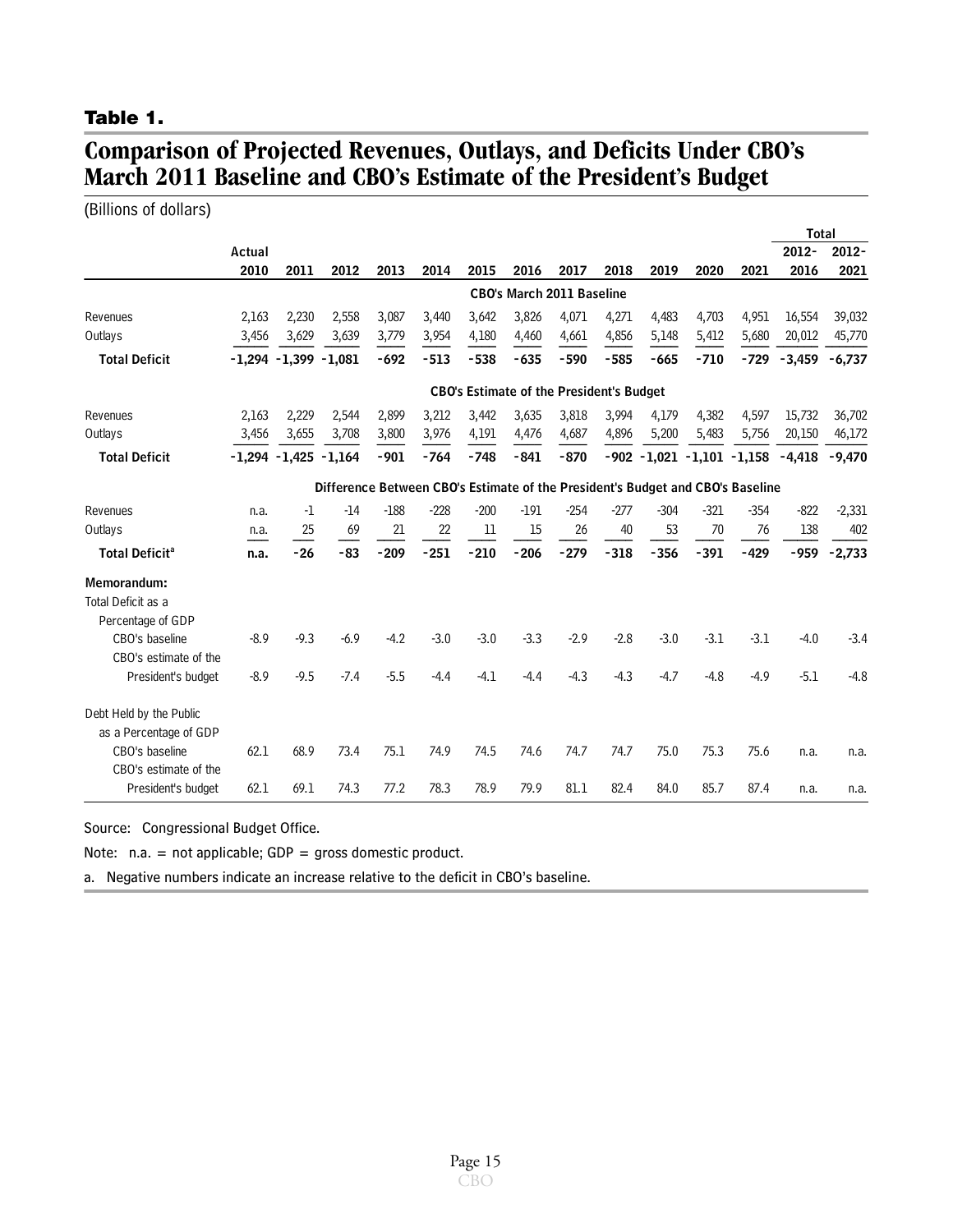### <span id="page-16-0"></span>**Table 2.**

|                               |          |          |          |        |        |        |                                           |        |        |               |                   |          |                     | <b>Total</b>   |
|-------------------------------|----------|----------|----------|--------|--------|--------|-------------------------------------------|--------|--------|---------------|-------------------|----------|---------------------|----------------|
|                               | Actual   |          |          |        |        |        |                                           |        |        |               |                   |          | 2012-               | 2012-          |
|                               | 2010     | 2011     | 2012     | 2013   | 2014   | 2015   | 2016                                      | 2017   | 2018   | 2019          | 2020              | 2021     | 2016                | 2021           |
|                               |          |          |          |        |        |        | In Billions of Dollars                    |        |        |               |                   |          |                     |                |
| Revenues                      |          |          |          |        |        |        |                                           |        |        |               |                   |          |                     |                |
| On-budget                     | 1,531    | 1,664    | 1,877    | 2,167  | 2,443  | 2,631  | 2,781                                     | 2,922  | 3,057  | 3,199         | 3,360             | 3,530    | 11,899              | 27,968         |
| Off-budget                    | 632      | 566      | 667      | 732    | 769    | 811    | 854                                       | 895    | 936    | 980           | 1,022             | 1,067    | 3,833               | 8,733          |
| Total                         | 2,163    | 2,229    | 2,544    | 2,899  | 3,212  | 3,442  | 3,635                                     | 3,818  | 3,994  | 4,179         | 4,382             |          | 4,597 15,732 36,702 |                |
| Outlays                       |          |          |          |        |        |        |                                           |        |        |               |                   |          |                     |                |
| Mandatory spending            | 1,913    | 2,071    | 2,086    | 2,179  | 2,317  | 2,456  | 2,647                                     | 2,763  | 2,879  | 3,085         | 3,264             | 3,450    | 11,686              | 27,127         |
| Discretionary spending        | 1,347    | 1,369    | 1,362    | 1,292  | 1,251  | 1,245  | 1,257                                     | 1,273  | 1,292  | 1,321         | 1,352             | 1,374    | 6,407               | 13,020         |
| Net interest                  | 196      | 214      | 260      | 328    | 409    | 489    | 571                                       | 651    | 725    | 794           | 866               | 931      | 2,057               | 6,025          |
| <b>Total</b>                  | 3,456    | 3,655    | 3,708    | 3,800  | 3,976  | 4,191  | 4,476                                     | 4,687  | 4,896  | 5,200         | 5,483             | 5,756    | 20,150              | 46,172         |
| On-budget                     | 2,902    | 3,158    | 3,127    | 3,156  | 3,295  | 3,472  | 3,717                                     | 3,883  | 4,044  | 4,296         | 4,521             | 4,735    | 16,766              | 38,245         |
| Off-budget                    | 555      | 497      | 581      | 644    | 681    | 719    | 759                                       | 804    | 853    | 904           | 961               | 1,020    | 3,384               | 7,926          |
| Deficit (-) or Surplus        | -1,294   | $-1,425$ | $-1,164$ | $-901$ | -764   | $-748$ | -841                                      | $-870$ | -902   |               | $-1,021$ $-1,101$ | $-1,158$ | $-4,418$            | $-9,470$       |
| On-budget                     | $-1,371$ | $-1,494$ | $-1,250$ | -989   | $-852$ | $-840$ | -936                                      | -961   | -986   | $-1,096$      | $-1,161$          | $-1,205$ | -4,867              | $-10,277$      |
| Off-budget                    | 77       | 69       | 86       | 88     | 88     | 92     | 95                                        | 92     | 84     | 75            | 61                | 47       | 449                 | 807            |
| Debt Held by the Public       | 9,019    | 10,389   | 11,661   | 12,660 | 13,516 | 14,359 | 15,292                                    | 16,254 | 17,250 | 18,364        | 19,558            | 20,806   | n.a.                | n.a.           |
| Memorandum:                   |          |          |          |        |        |        |                                           |        |        |               |                   |          |                     |                |
| <b>Gross Domestic Product</b> | 14,513   | 15,034   | 15,693   | 16,400 | 17,258 |        | 18,195 19,141 20,033                      |        |        | 20,935 21,856 | 22,817            | 23,810   |                     | 86,686 196,138 |
|                               |          |          |          |        |        |        | As a Percentage of Gross Domestic Product |        |        |               |                   |          |                     |                |
| Revenues                      |          |          |          |        |        |        |                                           |        |        |               |                   |          |                     |                |
| On-budget                     | 10.5     | 11.1     | 12.0     | 13.2   | 14.2   | 14.5   | 14.5                                      | 14.6   | 14.6   | 14.6          | 14.7              | 14.8     | 13.7                | 14.3           |
| Off-budget                    | 4.4      | 3.8      | 4.2      | 4.5    | 4.5    | 4.5    | 4.5                                       | 4.5    | 4.5    | 4.5           | 4.5               | 4.5      | 4.4                 | 4.5            |
| Total                         | 14.9     | 14.8     | 16.2     | 17.7   | 18.6   | 18.9   | 19.0                                      | 19.1   | 19.1   | 19.1          | 19.2              | 19.3     | 18.1                | 18.7           |
| Outlays                       |          |          |          |        |        |        |                                           |        |        |               |                   |          |                     |                |
| Mandatory spending            | 13.2     | 13.8     | 13.3     | 13.3   | 13.4   | 13.5   | 13.8                                      | 13.8   | 13.8   | 14.1          | 14.3              | 14.5     | 13.5                | 13.8           |
| Discretionary spending        | 9.3      | 9.1      | 8.7      | 7.9    | 7.2    | 6.8    | 6.6                                       | 6.4    | 6.2    | 6.0           | 5.9               | 5.8      | 7.4                 | 6.6            |
| Net interest                  | 1.4      | 1.4      | 1.7      | 2.0    | 2.4    | 2.7    | 3.0                                       | 3.3    | 3.5    | 3.6           | 3.8               | 3.9      | 2.4                 | 3.1            |
| <b>Total</b>                  | 23.8     | 24.3     | 23.6     | 23.2   | 23.0   | 23.0   | 23.4                                      | 23.4   | 23.4   | 23.8          | 24.0              | 24.2     | 23.2                | 23.5           |
| On-budget                     | 20.0     | 21.0     | 19.9     | 19.2   | 19.1   | 19.1   | 19.4                                      | 19.4   | 19.3   | 19.7          | 19.8              | 19.9     | 19.3                | 19.5           |
| Off-budget                    | 3.8      | 3.3      | 3.7      | 3.9    | 3.9    | 4.0    | 4.0                                       | 4.0    | 4.1    | 4.1           | 4.2               | 4.3      | 3.9                 | 4.0            |
| Deficit (-) or Surplus        | $-8.9$   | $-9.5$   | $-7.4$   | -5.5   | $-4.4$ | -4.1   | $-4.4$                                    | $-4.3$ | $-4.3$ | $-4.7$        | -4.8              | $-4.9$   | -5.1                | $-4.8$         |
| On-budget                     | $-9.4$   | $-9.9$   | $-8.0$   | $-6.0$ | $-4.9$ | $-4.6$ | $-4.9$                                    | $-4.8$ | $-4.7$ | $-5.0$        | -5.1              | $-5.1$   | $-5.6$              | $-5.2$         |
| Off-budget                    | 0.5      | 0.5      | 0.5      | 0.5    | 0.5    | 0.5    | 0.5                                       | 0.5    | 0.4    | 0.3           | 0.3               | 0.2      | 0.5                 | 0.4            |
| Debt Held by the Public       | 62.1     | 69.1     | 74.3     | 77.2   | 78.3   | 78.9   | 79.9                                      | 81.1   | 82.4   | 84.0          | 85.7              | 87.4     | n.a.                | n.a.           |

# **CBO's Estimate of the President's Budget**

Source: Congressional Budget Office.

Note: n.a. = not applicable.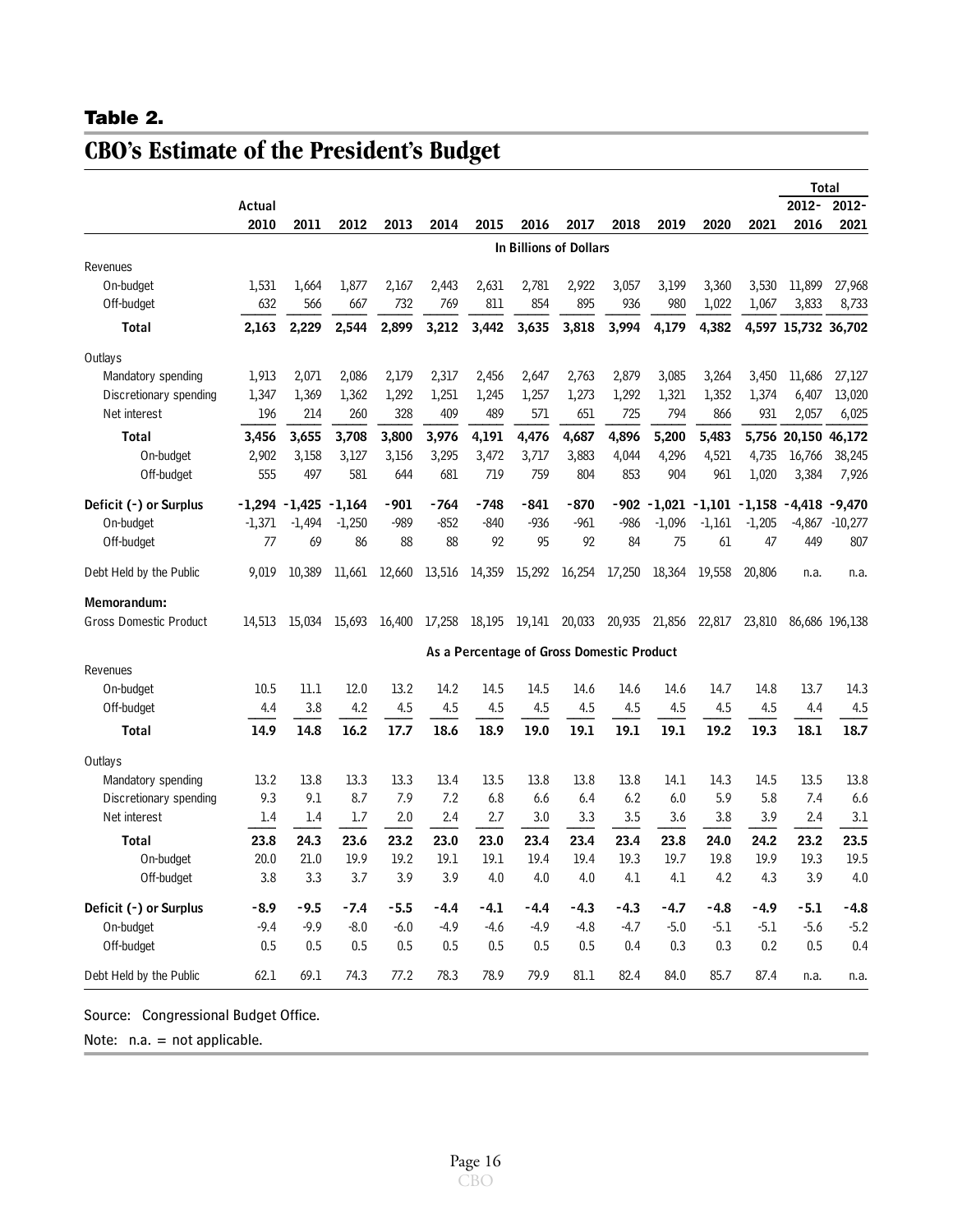## <span id="page-17-0"></span>**Table 3.**

# **CBO's Estimate of the Effect of the President's Budget on Baseline Deficits**

(Billions of dollars)

|                                                              |              |                 |                |        |        |        |        |                                              |        |        |        |                | <b>Total</b>                                                 |
|--------------------------------------------------------------|--------------|-----------------|----------------|--------|--------|--------|--------|----------------------------------------------|--------|--------|--------|----------------|--------------------------------------------------------------|
|                                                              |              |                 |                |        |        |        |        |                                              |        |        |        | 2012-          | $2012 -$                                                     |
|                                                              |              |                 |                |        |        |        |        | 2011 2012 2013 2014 2015 2016 2017 2018 2019 |        |        |        | 2020 2021 2016 | 2021                                                         |
| Total Deficit as Projected in CBO's March 2011 Baseline      |              | $-1,399 -1,081$ | -692           | $-513$ | $-538$ | $-635$ | $-590$ | $-585$                                       | $-665$ | $-710$ |        | $-729 - 3,459$ | $-6,737$                                                     |
| Effect of the President's Proposals<br>Revenues              |              |                 |                |        |        |        |        |                                              |        |        |        |                |                                                              |
| Provisions related to EGTRRA and JGTRRA <sup>a</sup>         |              |                 |                |        |        |        |        |                                              |        |        |        |                |                                                              |
| Modify individual income tax rates <sup>b</sup>              | 0            | 0               | $-78$          | $-114$ | $-120$ | $-127$ | $-134$ | $-141$                                       | $-149$ | $-157$ | $-165$ | -440           | $-1,187$                                                     |
| Provide relief from the marriage penalty                     | 0            | 0               | $-21$          | $-32$  | $-33$  | $-35$  | $-38$  | $-39$                                        | $-40$  | $-42$  | $-43$  | $-120$         | $-321$                                                       |
| Extend child tax credit provisions <sup>c</sup>              | $\mathbf{0}$ | 0               | $-3$           | $-13$  | -13    | $-13$  | $-13$  | $-13$                                        | $-13$  | $-13$  | $-13$  | -43            | $-110$                                                       |
| Modify tax rates on capital gains and dividends <sup>d</sup> | $\mathbf{0}$ | $-1$            | $-5$           | $-10$  | $-14$  | -14    | $-14$  | $-15$                                        | -15    | $-16$  | $-16$  | -44            | $-121$                                                       |
| Other provisions                                             | $\bf{0}$     | $\star$         | -6             | $-12$  | $-10$  | $-10$  | $-9$   | $-9$                                         | $-9$   | $-9$   | $-10$  | $-38$          | $-84$                                                        |
| Subtotal                                                     | $\theta$     | $-1$            | $-113$         | $-182$ | $-191$ | $-199$ | $-209$ | $-217$                                       | $-226$ | $-237$ | $-248$ | $-685$         | $-1,823$                                                     |
| Index the AMT starting from 2011 levels <sup>a</sup>         | $\mathbf{0}$ | $-9$            | $-93$          | $-39$  | -45    | $-53$  | $-62$  | -73                                          | $-87$  | $-102$ | $-119$ | $-240$         | $-683$                                                       |
| Modify estate and gift tax rates                             | $\star$      | $^\star$        | $-1$           | $-21$  | $-25$  | $-27$  | $-29$  | $-31$                                        | $-33$  | $-35$  | $-37$  | $-75$          | $-239$                                                       |
| Limit the tax rate at which itemized deductions              |              |                 |                |        |        |        |        |                                              |        |        |        |                |                                                              |
| reduce tax liability                                         | 0            | 4               | 20             | 25     | 28     | 30     | 33     | 35                                           | 37     | 39     | 41     | 107            | 293                                                          |
| Reform the U.S. international tax system                     | $\mathbf{0}$ | 6               | 13             | 12     | 13     | 13     | 14     | 15                                           | 16     | 17     | 15     | 57             | 133                                                          |
| Tax most dividends at 20 percent                             |              |                 |                |        |        |        |        |                                              |        |        |        |                |                                                              |
| for higher-income taxpayers                                  | $\mathbf{0}$ | $^\star$        | $-3$           | -8     | -9     | -10    | -11    | -13                                          | -13    | -14    | -14    | -30            | $-96$                                                        |
| Extend the research and experimentation tax credit           | $\mathbf{0}$ | $-3$            | -6             | $-7$   | -8     | $-9$   | $-9$   | $-10$                                        | -11    | $-12$  | -13    | $-31$          | $-88$                                                        |
| Extend the American Opportunity Credit                       | $\theta$     | $\theta$        | $-2$           | $-8$   | -8     | -8     | $-9$   | $-9$                                         | -9     | $-10$  | $-10$  | $-27$          | $-74$                                                        |
| Modify and extend the Build America                          |              |                 |                |        |        |        |        |                                              |        |        |        |                |                                                              |
| Bonds program <sup>e</sup>                                   | $\star$      | 1               | $\overline{2}$ | 3      | 5      | 6      | 8      | 9                                            | 11     | 12     | 14     | 16             | 70                                                           |
| Other proposals                                              | -1           | $-11$           | -6             | -3     | 42     | 66     | 21     | 17                                           | 13     | 20     | 17     | 87             | 174                                                          |
| <b>Total Effect on Revenues</b>                              | -1           |                 |                |        |        |        |        |                                              |        |        |        |                | -14 -188 -228 -200 -191 -254 -277 -304 -321 -354 -822 -2,331 |
| Outlays                                                      |              |                 |                |        |        |        |        |                                              |        |        |        |                |                                                              |
| Mandatory                                                    |              |                 |                |        |        |        |        |                                              |        |        |        |                |                                                              |
| Reclassify surface transportation spending                   |              |                 |                |        |        |        |        |                                              |        |        |        |                |                                                              |
| as mandatory                                                 | $\mathbf{0}$ | 15              | 36             | 45     | 50     | 54     | 57     | 59                                           | 61     | 62     | 64     | 200            | 504                                                          |
| Increase transportation funding                              | $\theta$     | 6               | 13             | 15     | 18     | 21     | 25     | 28                                           | 29     | 30     | 29     | 72             | 213                                                          |
| Freeze Medicare's physician payment rates                    |              |                 |                |        |        |        |        |                                              |        |        |        |                |                                                              |
| at 2011 levels                                               | $\mathbf{0}$ | 12              | 19             | 23     | 26     | 29     | 31     | 34                                           | 37     | 41     | 45     | 109            | 298                                                          |
| Offset cost of freezing Medicare's physician                 |              |                 |                |        |        |        |        |                                              |        |        |        |                |                                                              |
| payment rates through 2013                                   | $\mathbf{0}$ | $^\star$        | $-1$           | -1     | -3     | -4     | -6     | -6                                           | -7     | -8     | $-13$  | -9             | -48                                                          |
| Extend or expand certain refundable tax credits              | *            |                 | ı              | २४     | 36     | 37     | 37     | 38                                           | 38     | 38     | 38     | 111            | 300                                                          |
| Modify and extend the Build America                          |              |                 |                |        |        |        |        |                                              |        |        |        |                |                                                              |
| Bonds program <sup>e</sup>                                   | $^\star$     | 1               | $\overline{2}$ | 3      | 5      | 7      | 8      | 10                                           | 12     | 13     | 15     | 18             | 76                                                           |
| Other proposals                                              | 16           | 16              | 8              | 6      | -2     | $-3$   | $-5$   | -6                                           | $-7$   | $-7$   | $-8$   | 25             | -7                                                           |
| Subtotal                                                     | 16           | 49              | 78             | 128    | 131    | 141    | 148    | 156                                          | 164    | 170    | 171    | 525            | 1,335                                                        |
|                                                              |              |                 |                |        |        |        |        |                                              |        |        |        |                |                                                              |
|                                                              |              |                 |                |        |        |        |        |                                              |        |        |        |                | Continued                                                    |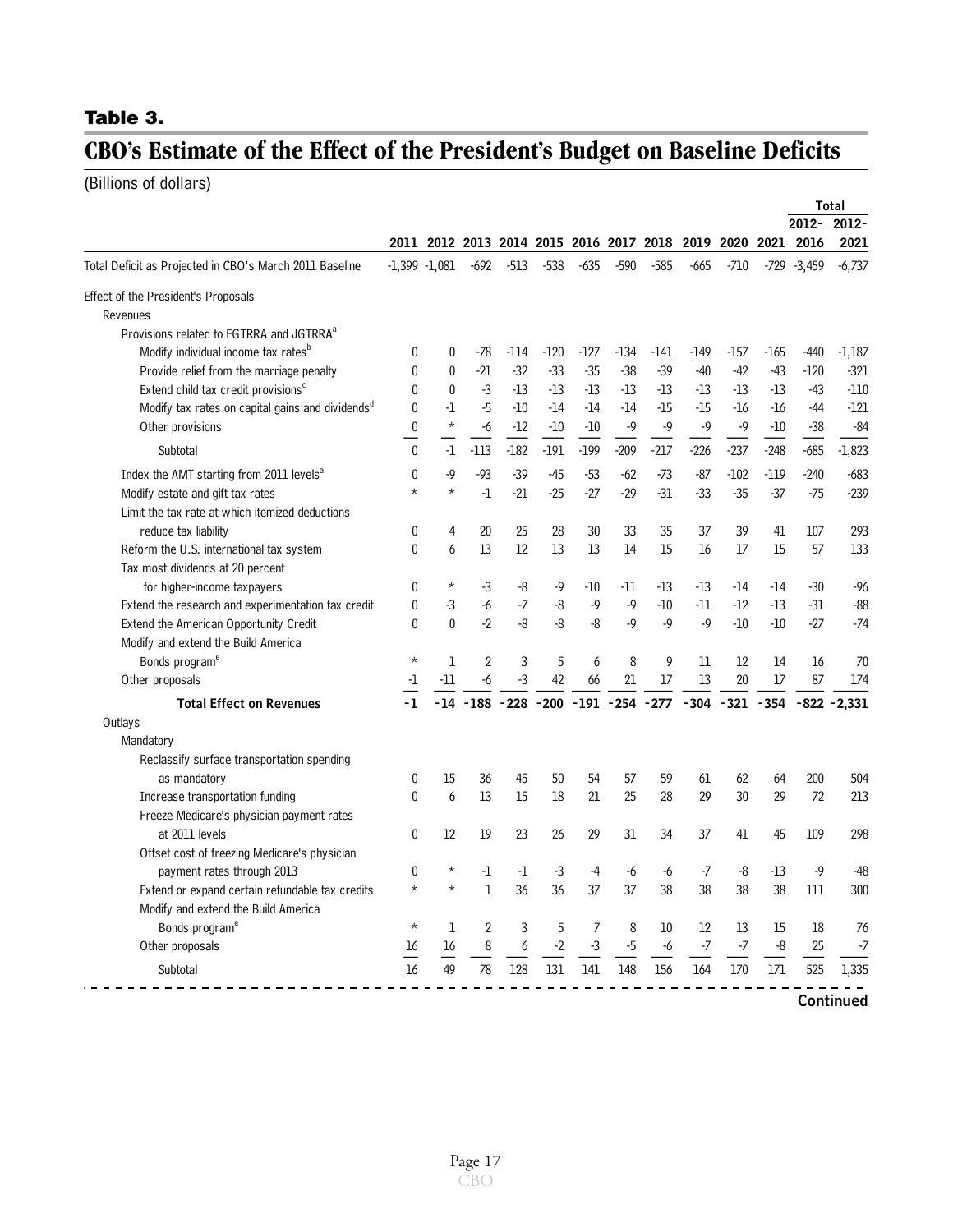# **CBO's Estimate of the Effect of the President's Budget on Baseline Deficits**

#### (Billions of dollars)

|                                                  |                 |                 |        |                |        |                |        |        |                                                         |        |        |                                        | Total                |
|--------------------------------------------------|-----------------|-----------------|--------|----------------|--------|----------------|--------|--------|---------------------------------------------------------|--------|--------|----------------------------------------|----------------------|
|                                                  |                 |                 |        |                |        |                |        |        |                                                         |        |        | $2012 -$                               | $2012 -$             |
|                                                  | 2011            |                 |        | 2012 2013 2014 |        | 2015 2016 2017 |        | 2018   | 2019                                                    | 2020   | 2021   | 2016                                   | 2021                 |
| Outlays (Continued)                              |                 |                 |        |                |        |                |        |        |                                                         |        |        |                                        |                      |
| Discretionary                                    |                 |                 |        |                |        |                |        |        |                                                         |        |        |                                        |                      |
| Defense                                          | 4               | 13              | $-36$  | -71            | $-85$  | -95            | $-100$ | $-107$ | $-115$                                                  | $-124$ | $-133$ | $-273$                                 | $-853$               |
| Nondefense <sup>t</sup>                          | 4               | 4               | $-28$  | -49            | $-61$  | -68            | -73    | -76    | -81                                                     | -79    | $-87$  | $-202$                                 | $-599$               |
| Subtotal                                         | 8               | 17              | $-64$  | $-120$         | $-146$ | $-162$         | $-174$ | $-183$ | $-196$                                                  | $-203$ | $-220$ | -475                                   | $-1,452$             |
| Net interest                                     | 2               | 3               | 7      | 15             | 26     | 37             | 51     | 67     | 85                                                      | 104    | 125    | 88                                     | 519                  |
| <b>Total Effect on Outlays</b>                   | 25              | 69              | 21     | 22             | 11     | 15             | 26     | 40     | 53                                                      | 70     | 76     | 138                                    | 402                  |
| Total Effect on the Deficit <sup>9</sup>         | -26             | -83             |        |                |        |                |        |        | $-209$ $-251$ $-210$ $-206$ $-279$ $-318$ $-356$ $-391$ |        |        |                                        | $-429 - 959 - 2,733$ |
| Total Deficit Under the President's Proposals as |                 |                 |        |                |        |                |        |        |                                                         |        |        |                                        |                      |
| Estimated by CBO                                 |                 | $-1,425 -1,164$ | -901   | -764           | -748   | -841           | -870   |        |                                                         |        |        | $-902 - 1,021 - 1,101 - 1,158 - 4,418$ | -9,470               |
| Memorandum:                                      |                 |                 |        |                |        |                |        |        |                                                         |        |        |                                        |                      |
| Total Deficit Under the President's Proposals as |                 |                 |        |                |        |                |        |        |                                                         |        |        |                                        |                      |
| Estimated by OMB                                 | $-1,645 -1,101$ |                 | $-768$ | -645           | $-607$ | $-649$         | $-627$ | $-619$ | $-681$                                                  | $-735$ |        | -774 -3,769                            | $-7,205$             |

Sources: Congressional Budget Office; Joint Committee on Taxation.

- Note: \* = between -\$500 million and \$500 million; EGTRRA = Economic Growth and Tax Relief Reconciliation Act of 2001; JGTRRA = Jobs and Growth Tax Relief Reconciliation Act of 2003; AMT = alternative minimum tax; OMB = Office of Management and Budget.
- a. The estimated effects of the President's proposals related to EGTRRA and JGTRRA interact with the effects of the proposal to index the AMT. This analysis first estimated the revenue effects of the proposal for the AMT relative to projections under current law, and then it estimated the effects of the proposals related to EGTRRA and JGTRRA relative to projections under current law modified for the proposed changes to the AMT. Thus, the estimates for the proposals related to EGTRRA and JGTRRA include estimated losses in revenues that would result from interactions with the AMT proposal.
- b. The estimates include the effects of maintaining, for taxpayers with income above certain levels, the income tax rates of 36 percent and 39.6 percent scheduled to go into effect in calendar year 2013 under current law. For other taxpayers, tax rates would be at the levels originally specified in EGTRRA and extended through calendar year 2012 in the Tax Relief, Unemployment Insurance Reauthorization, and Job Creation Act of 2010.
- c. Includes extension of the \$1,000 child tax credit and use of that credit to reduce AMT liability.
- d. The estimate includes the effect of maintaining the capital gains and dividend tax rates of zero and 15 percent for taxpayers filing joint returns who have income below \$250,000 or single filers who have income below \$200,000.
- e. This proposal affects both revenues and outlays. The Joint Committee on Taxation estimates that the net effect of the Build America Bonds program is to increase the deficit by \$6 billion.
- f. The changes to nondefense discretionary outlays include the effects of the President's proposal to reclassify spending for certain surface transportation programs as mandatory. That proposed reclassification accounts for about \$500 billion of the 2012–2021 total shown here.
- g. Negative numbers indicate an increase relative to the deficit in CBO's baseline.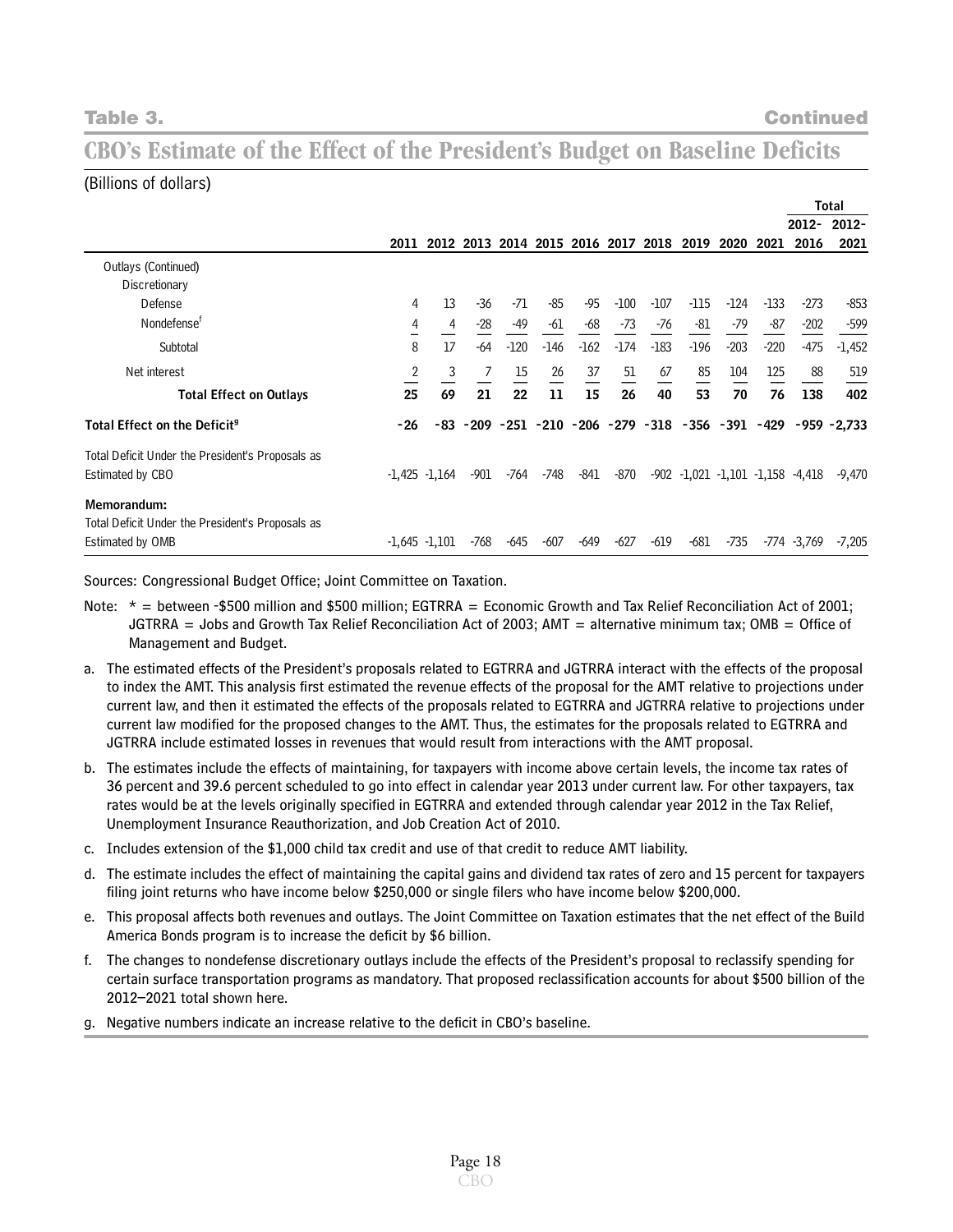## <span id="page-19-0"></span>**Table 4.**

# **Proposed Changes in Discretionary Budget Authority in the President's Budget, 2010 to 2012**

| (Billions of dollars)          |        |              |                                 |                   |           |  |  |  |
|--------------------------------|--------|--------------|---------------------------------|-------------------|-----------|--|--|--|
|                                | Actual |              | <b>Administration's Request</b> | Percentage Change |           |  |  |  |
|                                | 2010   | 2011         | 2012                            | 2010-2011         | 2011-2012 |  |  |  |
| Discretionary Budget Authority |        |              |                                 |                   |           |  |  |  |
| Defense                        |        |              |                                 |                   |           |  |  |  |
| War-related                    | 160    | 159          | 118                             | $-0.3$            | $-26.1$   |  |  |  |
| Other                          | 554    | 574          | 578                             | 3.5               | 0.8       |  |  |  |
| Subtotal                       | 714    | 733          | 696                             | 2.6               | $-5.0$    |  |  |  |
| Nondefense                     |        |              |                                 |                   |           |  |  |  |
| War-related                    | 4      | $\mathbf{0}$ | 9                               | n.a.              | n.a.      |  |  |  |
| Other                          | 550    | 561          | 544                             | 2.1               | -3.1      |  |  |  |
| Subtotal                       | 554    | 561          | 553                             | 1.4               | $-1.6$    |  |  |  |
| <b>Total</b>                   | 1,268  | 1,294        | 1,249                           | 2.1               | $-3.5$    |  |  |  |

Source: Congressional Budget Office.

Note: n.a. = not applicable.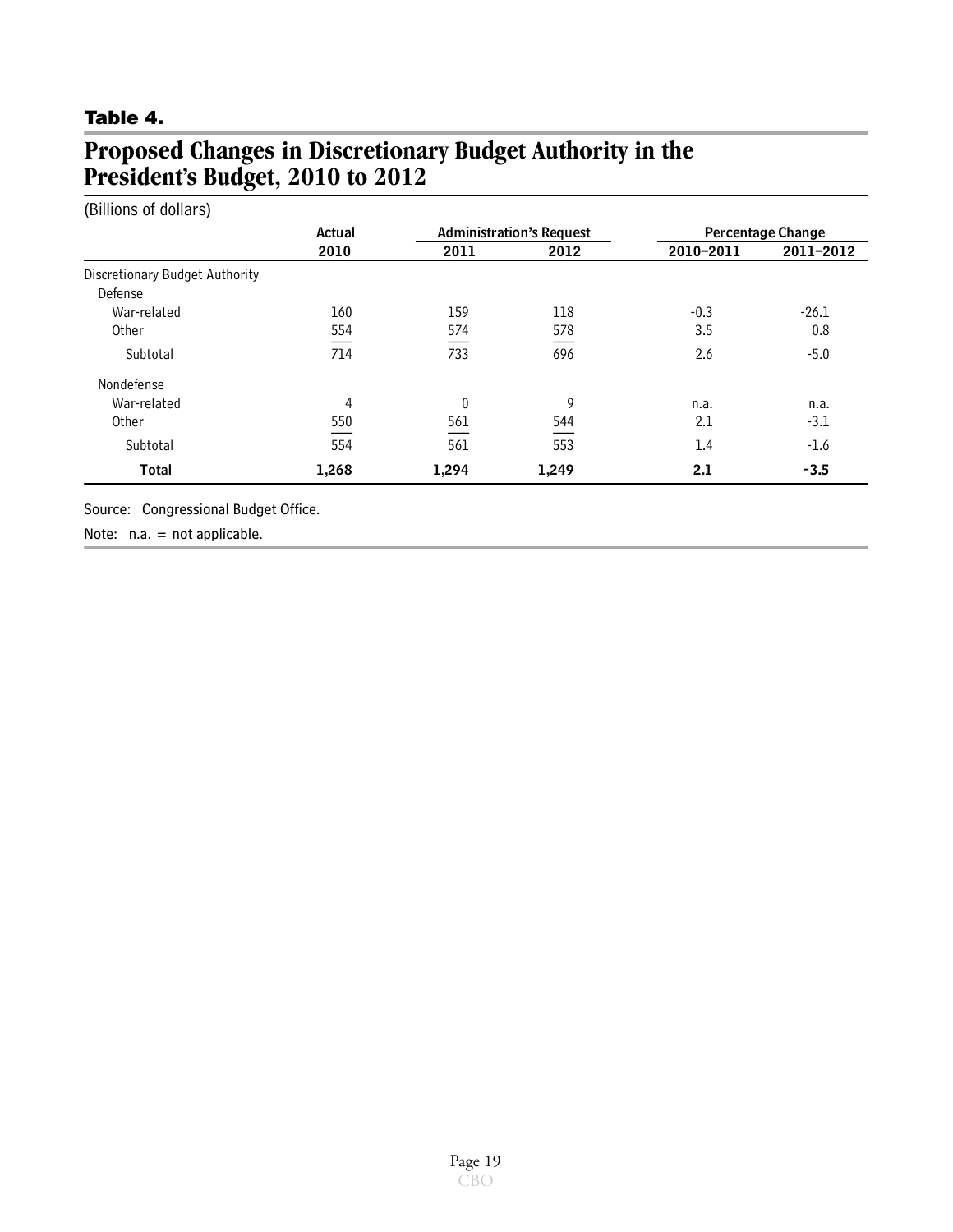#### <span id="page-20-0"></span>**Table 5.**

|                               |          |                 |          |         |        |                                           |        |                             |        |        |        |        | <b>Total</b> |                |
|-------------------------------|----------|-----------------|----------|---------|--------|-------------------------------------------|--------|-----------------------------|--------|--------|--------|--------|--------------|----------------|
|                               | Actual   |                 |          |         |        |                                           |        |                             |        |        |        |        | 2012-        | $2012 -$       |
|                               | 2010     | 2011            | 2012     | 2013    | 2014   | 2015                                      | 2016   | 2017                        | 2018   | 2019   | 2020   | 2021   | 2016         | 2021           |
|                               |          |                 |          |         |        |                                           |        | In Billions of Dollars      |        |        |        |        |              |                |
| Revenues                      |          |                 |          |         |        |                                           |        |                             |        |        |        |        |              |                |
| Individual income taxes       | 899      | 998             | 1,128    | 1,517   | 1,669  | 1,822                                     | 1,957  | 2,097                       | 2,223  | 2,355  | 2,497  | 2,650  | 8,093        | 19,916         |
| Corporate income taxes        | 191      | 201             | 279      | 343     | 427    | 395                                       | 369    | 413                         | 417    | 420    | 420    | 437    | 1,813        | 3,920          |
| Social insurance taxes        | 865      | 818             | 942      | 1,027   | 1,090  | 1,147                                     | 1,202  | 1,254                       | 1,306  | 1,362  | 1,420  | 1,480  | 5,408        | 12,231         |
| Other revenues                | 208      | 213             | 210      | 200     | 254    | 278                                       | 297    | 306                         | 325    | 346    | 366    | 384    | 1,239        | 2,966          |
| <b>Total Revenues</b>         | 2,163    | 2,230           | 2,558    | 3,087   | 3,440  | 3,642                                     | 3,826  | 4,071                       | 4,271  | 4,483  | 4,703  | 4,951  | 16,554       | 39,032         |
| On-budget                     | 1,531    | 1,665           | 1,891    | 2,355   | 2,671  | 2,831                                     | 2,971  | 3,175                       | 3,334  | 3,503  | 3,681  | 3,884  | 12,719       | 30,296         |
| Off-budget                    | 632      | 566             | 667      | 732     | 769    | 811                                       | 854    | 896                         | 937    | 980    | 1,022  | 1,067  | 3,834        | 8,736          |
| Outlays                       |          |                 |          |         |        |                                           |        |                             |        |        |        |        |              |                |
| Mandatory spending            | 1,913    | 2,055           | 2,038    | 2,102   | 2,189  | 2,326                                     | 2,506  | 2,615                       | 2,723  | 2,921  | 3,094  | 3,279  | 11,160       | 25,792         |
| Discretionary spending        | 1,347    | 1,361           | 1,344    | 1,356   | 1,371  | 1,391                                     | 1,420  | 1,446                       | 1,475  | 1,517  | 1,556  | 1,594  | 6,883        | 14,472         |
| Net interest                  | 196      | 213             | 257      | 321     | 394    | 463                                       | 534    | 600                         | 658    | 710    | 762    | 807    | 1,969        | 5,506          |
| <b>Total Outlays</b>          | 3,456    | 3,629           | 3,639    | 3,779   | 3,954  | 4,180                                     | 4,460  | 4,661                       | 4,856  | 5,148  | 5,412  | 5,680  | 20,012       | 45,770         |
| On-budget                     | 2,902    | 3,132           | 3,058    | 3,135   | 3,273  | 3,461                                     | 3,700  | 3,856                       | 4,002  | 4,241  | 4,449  | 4,658  | 16,627       | 37,834         |
| Off-budget                    | 555      | 497             | 581      | 644     | 681    | 720                                       | 760    | 805                         | 854    | 906    | 963    | 1,022  | 3,385        | 7,936          |
|                               |          |                 |          |         |        |                                           |        |                             |        |        |        |        |              |                |
| Deficit (-) or Surplus        | $-1,294$ | $-1,399 -1,081$ |          | $-692$  | $-513$ | $-538$                                    | $-635$ | -590                        | $-585$ | -665   | $-710$ | -729   | $-3,459$     | $-6,737$       |
| On-budget                     | $-1,371$ | $-1,468$        | $-1,167$ | $-780$  | $-602$ | $-630$                                    | $-729$ | $-681$                      | $-667$ | $-739$ | $-769$ | $-774$ | $-3,908$     | $-7,538$       |
| Off-budget                    | 77       | 69              | 86       | 89      | 88     | 92                                        | 94     | 91                          | 83     | 74     | 59     | 45     | 449          | 800            |
| Debt Held by the Public       | 9,019    | 10,363          | 11.516   | 12,311  | 12,919 | 13,554                                    | 14,282 | 14,964                      | 15,640 | 16,393 | 17,192 | 18,008 | n.a.         | n.a.           |
| Memorandum:                   |          |                 |          |         |        |                                           |        |                             |        |        |        |        |              |                |
| <b>Gross Domestic Product</b> | 14,513   | 15,034          | 15,693   | 16,400  | 17,258 |                                           |        | 18,195 19,141 20,033 20,935 |        | 21,856 | 22,817 | 23,810 |              | 86,686 196,138 |
|                               |          |                 |          |         |        |                                           |        |                             |        |        |        |        |              |                |
|                               |          |                 |          |         |        | As a Percentage of Gross Domestic Product |        |                             |        |        |        |        |              |                |
| Revenues                      |          |                 |          |         |        |                                           |        |                             |        |        |        |        |              |                |
| Individual income taxes       | 6.2      | 6.6             | 7.2      | 9.3     | 9.7    | 10.0                                      | 10.2   | 10.5                        | 10.6   | 10.8   | 10.9   | 11.1   | 9.3          | 10.2           |
| Corporate income taxes        | 1.3      | 1.3             | 1.8      | 2.1     | 2.5    | 2.2                                       | 1.9    | 2.1                         | 2.0    | 1.9    | 1.8    | 1.8    | 2.1          | 2.0            |
| Social insurance taxes        | 6.0      | 5.4             | 6.0      | 6.3     | 6.3    | 6.3                                       | 6.3    | 6.3                         | 6.2    | 6.2    | 6.2    | 6.2    | 6.2          | 6.2            |
| Other revenues                | 1.4      | 1.4             | 1.3      | 1.2     | 1.5    | 1.5                                       | 1.6    | 1.5                         | 1.6    | 1.6    | 1.6    | 1.6    | 1.4          | 1.5            |
| <b>Total Revenues</b>         | 14.9     | 14.8            | 16.3     | 18.8    | 19.9   | 20.0                                      | 20.0   | 20.3                        | 20.4   | 20.5   | 20.6   | 20.8   | 19.1         | 19.9           |
| On-budget                     | 10.5     | 11.1            | 12.1     | 14.4    | 15.5   | 15.6                                      | 15.5   | 15.9                        | 15.9   | 16.0   | 16.1   | 16.3   | 14.7         | 15.4           |
| Off-budget                    | 4.4      | 3.8             | 4.2      | 4.5     | 4.5    | 4.5                                       | 4.5    | 4.5                         | 4.5    | 4.5    | 4.5    | 4.5    | 4.4          | 4.5            |
| Outlays                       |          |                 |          |         |        |                                           |        |                             |        |        |        |        |              |                |
| Mandatory spending            | 13.2     | 13.7            | 13.0     | 12.8    | 12.7   | 12.8                                      | 13.1   | 13.1                        | 13.0   | 13.4   | 13.6   | 13.8   | 12.9         | 13.1           |
| Discretionary spending        | 9.3      | 9.1             | 8.6      | 8.3     | 7.9    | 7.6                                       | 7.4    | 7.2                         | 7.0    | 6.9    | 6.8    | 6.7    | 7.9          | 7.4            |
| Net interest                  | 1.4      | 1.4             | 1.6      | $2.0\,$ | 2.3    | 2.5                                       | 2.8    | $3.0\,$                     | 3.1    | 3.2    | 3.3    | 3.4    | 2.3          | 2.8            |
| <b>Total Outlays</b>          | 23.8     | 24.1            | 23.2     | 23.0    | 22.9   | 23.0                                      | 23.3   | 23.3                        | 23.2   | 23.6   | 23.7   | 23.9   | 23.1         | 23.3           |
| On-budget                     | 20.0     | 20.8            | 19.5     | 19.1    | 19.0   | 19.0                                      | 19.3   | 19.2                        | 19.1   | 19.4   | 19.5   | 19.6   | 19.2         | 19.3           |
| Off-budget                    | 3.8      | 3.3             | 3.7      | 3.9     | 3.9    | 4.0                                       | 4.0    | 4.0                         | 4.1    | 4.1    | 4.2    | 4.3    | 3.9          | 4.0            |
| Deficit (-) or Surplus        | $-8.9$   | $-9.3$          | $-6.9$   | $-4.2$  | $-3.0$ | $-3.0$                                    | $-3.3$ | $-2.9$                      | $-2.8$ | $-3.0$ | $-3.1$ | $-3.1$ | $-4.0$       | $-3.4$         |
| On-budget                     | $-9.4$   | $-9.8$          | $-7.4$   | $-4.8$  | $-3.5$ | $-3.5$                                    | $-3.8$ | $-3.4$                      | $-3.2$ | $-3.4$ | $-3.4$ | $-3.3$ | $-4.5$       | $-3.8$         |
| Off-budget                    | 0.5      | 0.5             | 0.5      | 0.5     | 0.5    | 0.5                                       | 0.5    | 0.5                         | 0.4    | 0.3    | 0.3    | 0.2    | 0.5          | 0.4            |
| Debt Held by the Public       | 62.1     | 68.9            | 73.4     | 75.1    | 74.9   | 74.5                                      | 74.6   | 74.7                        | 74.7   | 75.0   | 75.3   | 75.6   | n.a.         | n.a.           |
|                               |          |                 |          |         |        |                                           |        |                             |        |        |        |        |              |                |

# **CBO's March 2011 Baseline Budget Projections**

Source: Congressional Budget Office.

Note: n.a. = not applicable.